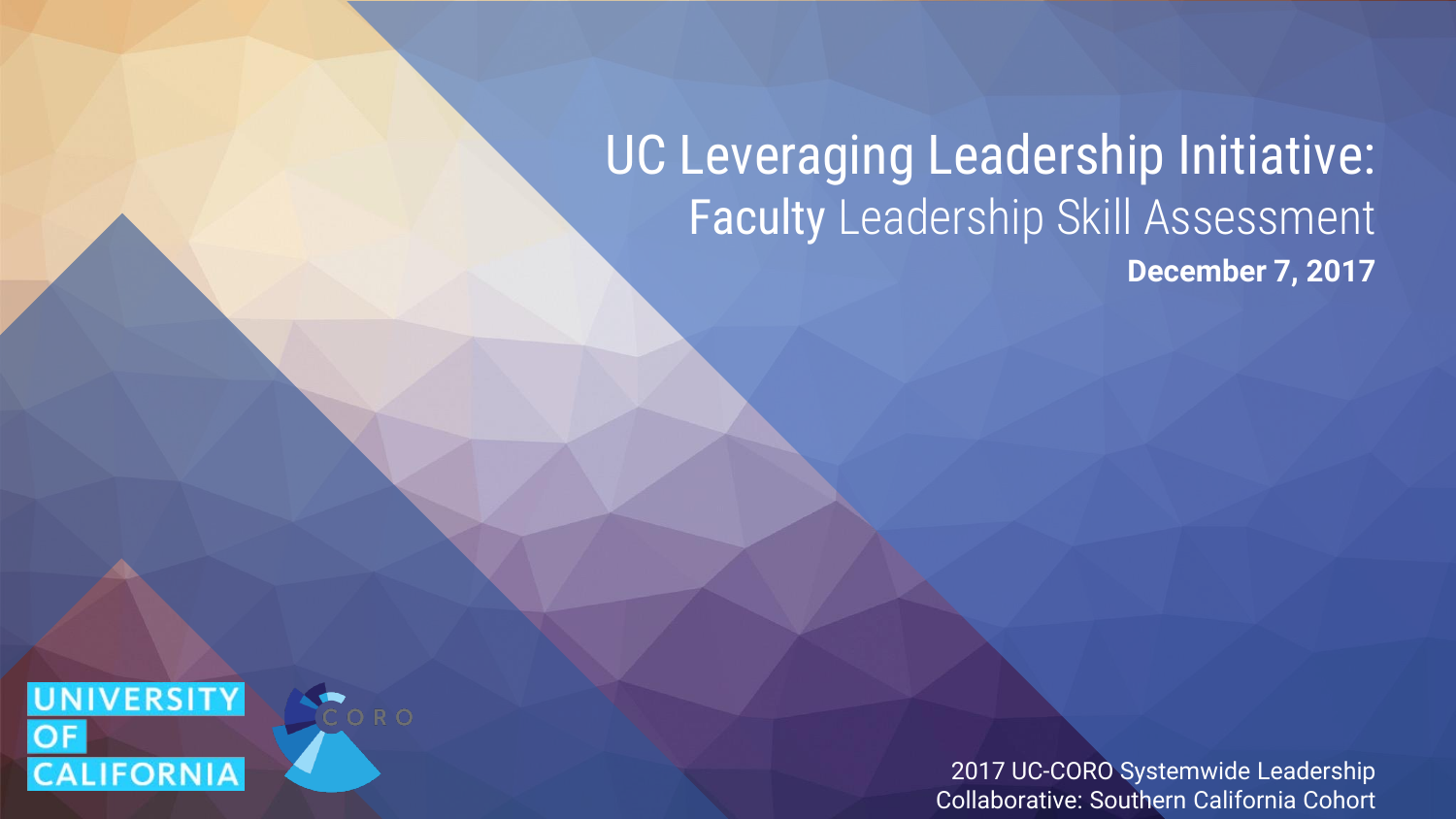PROJECT OVERVIEW PROJECT OVERVIEW

Faculty are leaders from the moment they step on campus, in both formal and informal roles; and these roles evolve over time.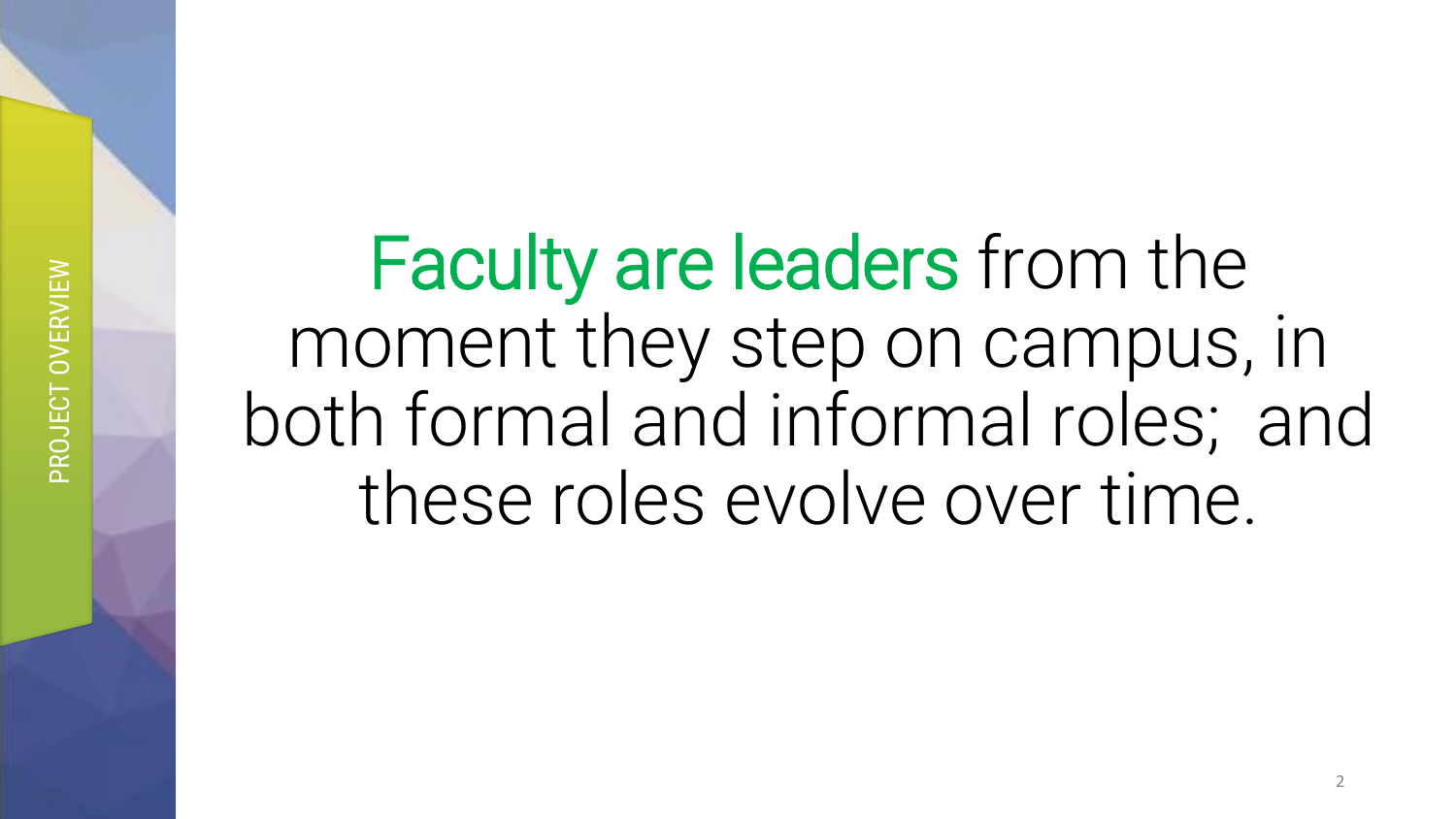#### The Questions:



Q: What training is available to faculty and how often is it utilized?

Q: When considering training, what do faculty believe is valuable?

Q: What would motivate faculty to engage in leadership training?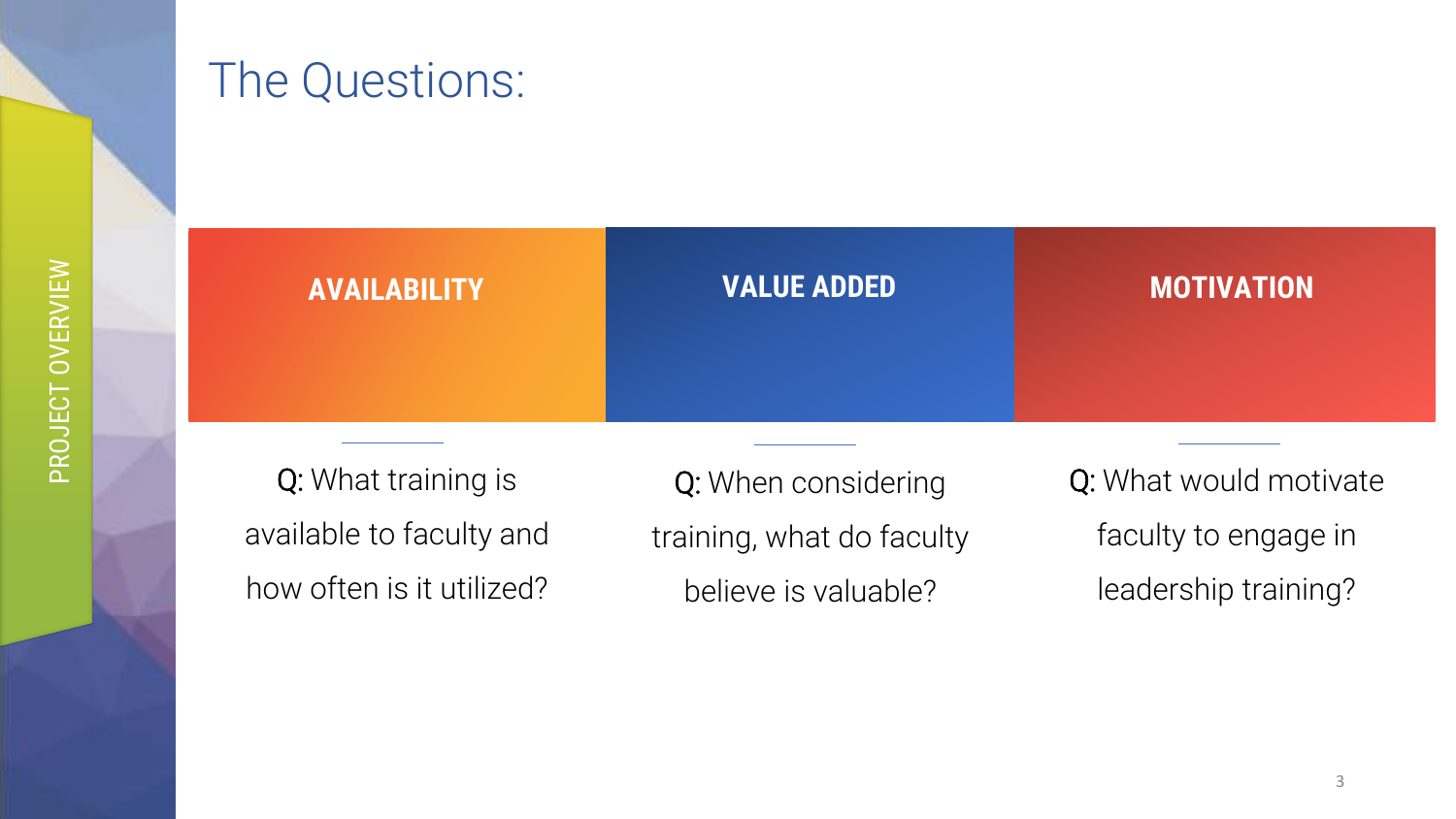#### The Current Challenges:

- Learning-on-the-job
- Developing and valuing leadership within UC
- Diversifying the faculty leadership pipeline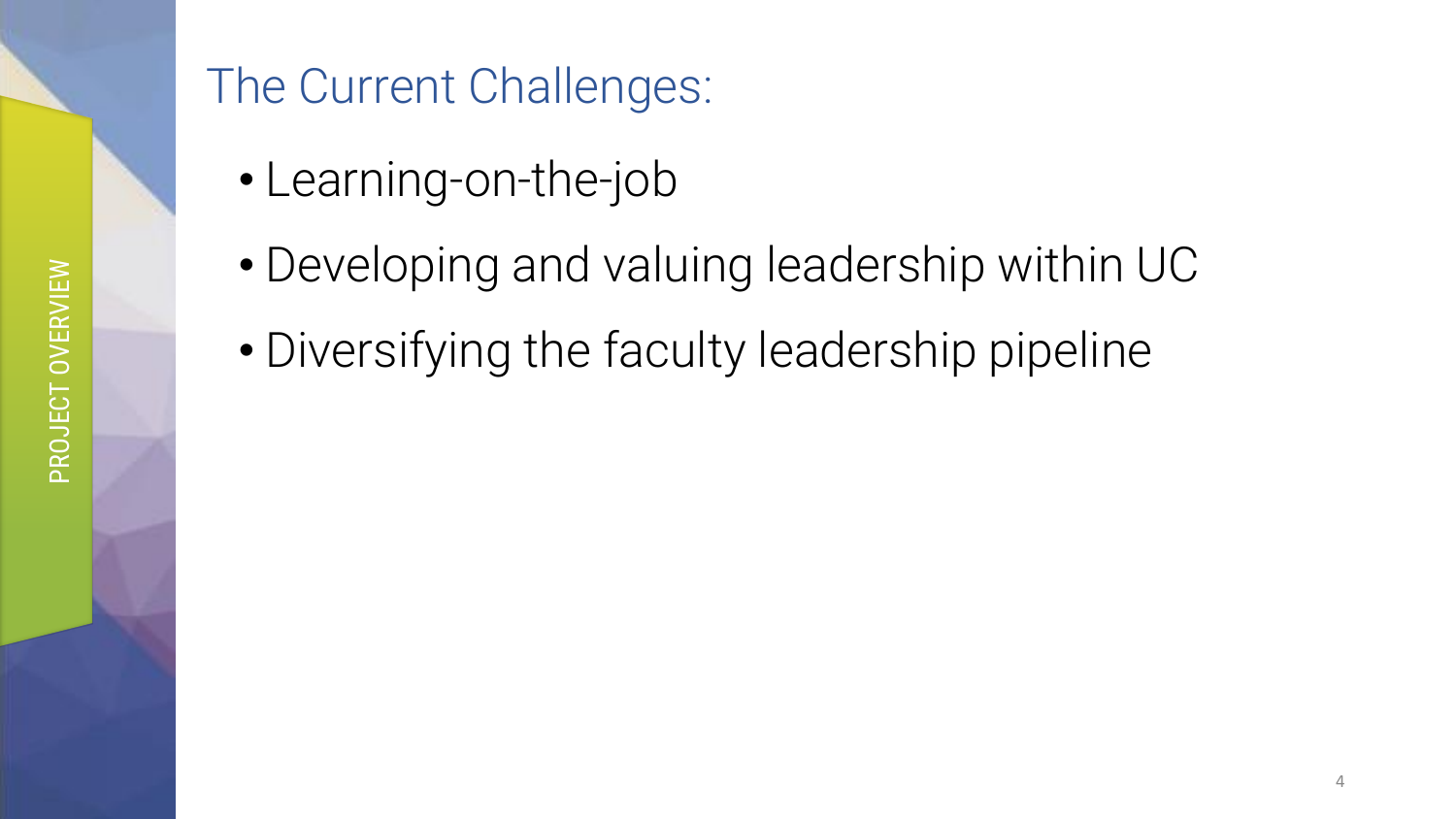How can the UC system become more intentional, more efficient, and more proactive about how we, as a system, are positioning faculty for success?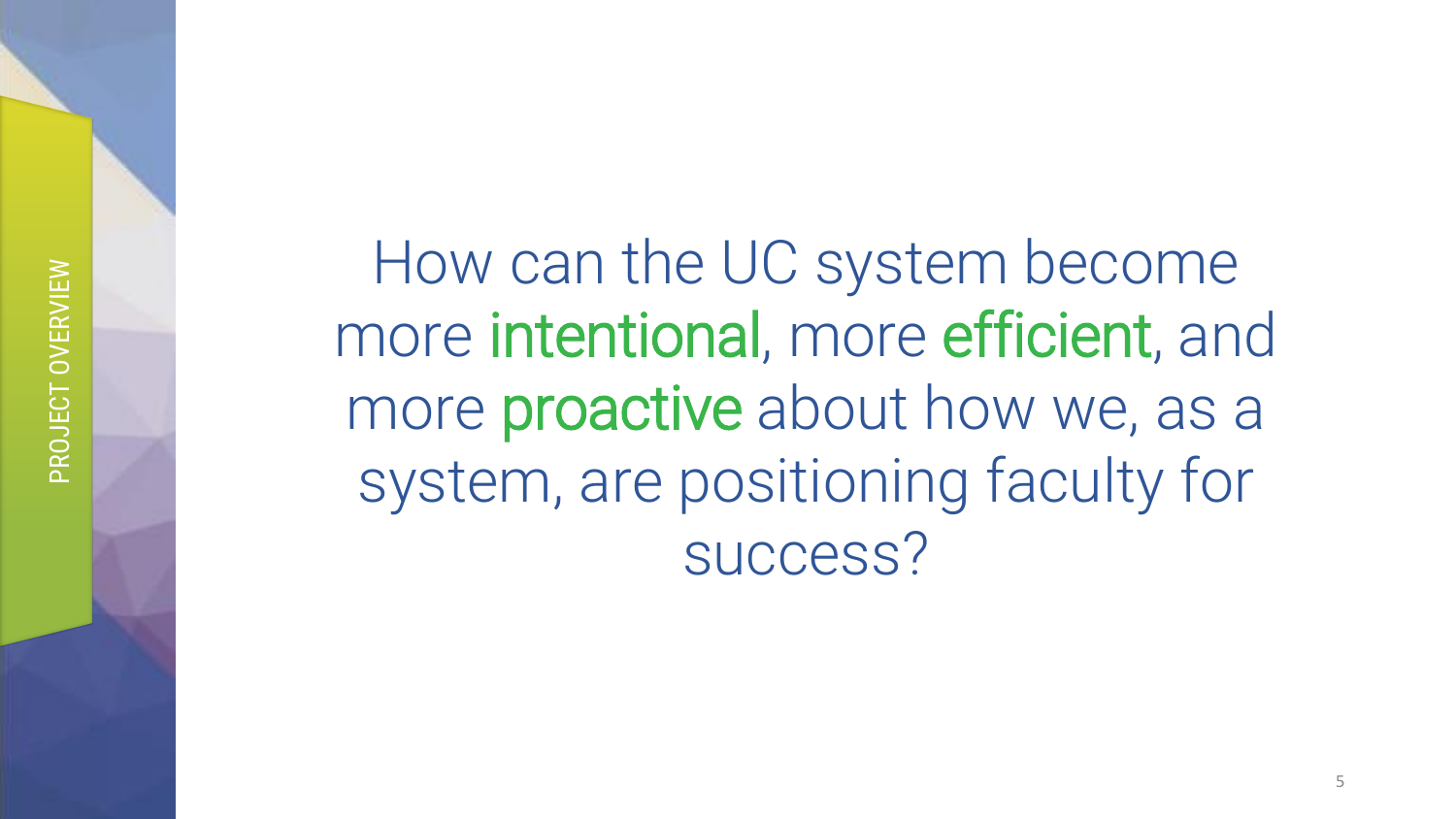- Pathways for attaining key leadership positions at the university exist
- Faculty leadership training programs are already available, but not utilized to their highest potential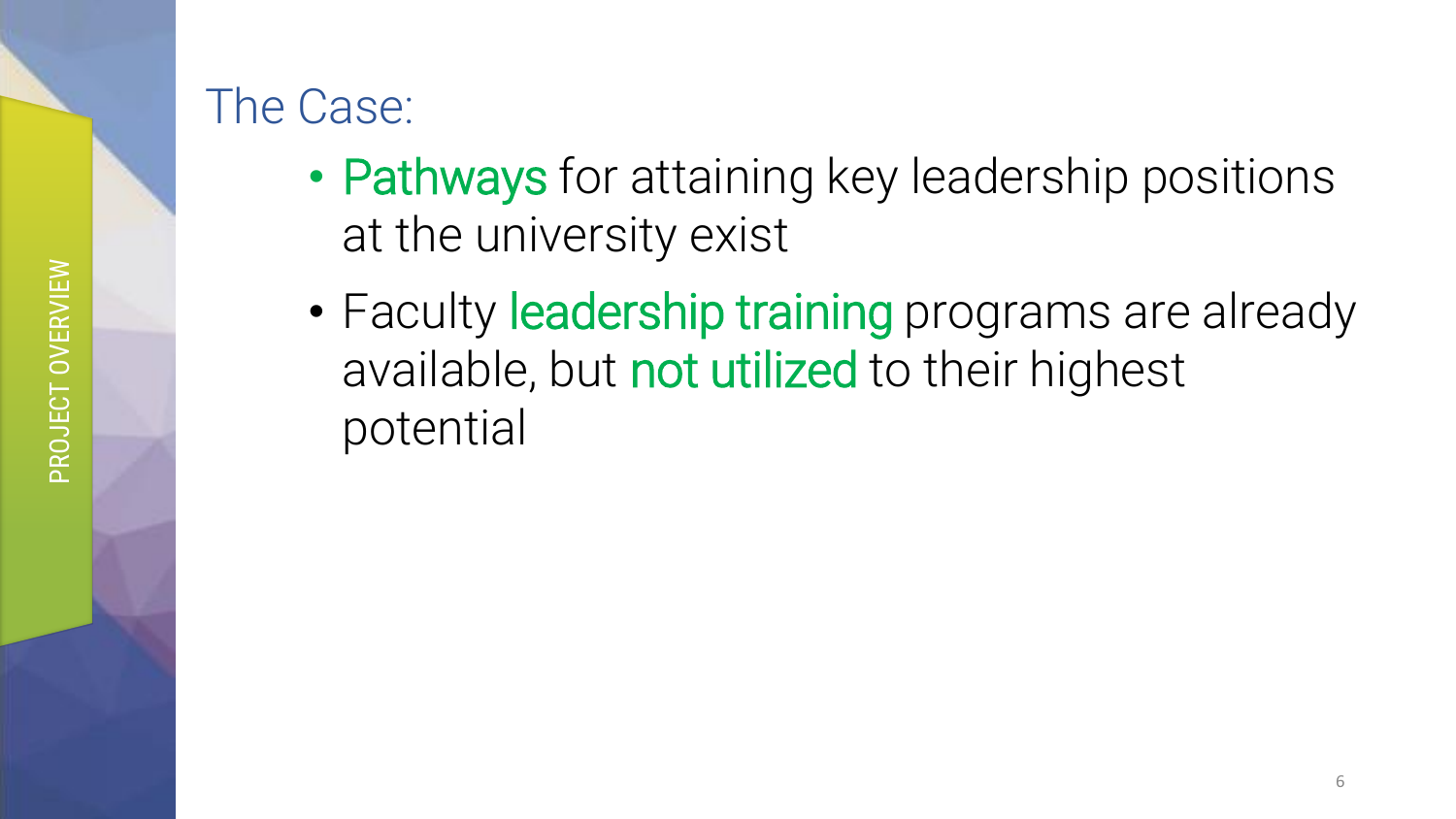#### The Case:

- Leadership skills are needed for key faculty leadership positions at the university
- Leadership skills training can support current and future roles of faculty members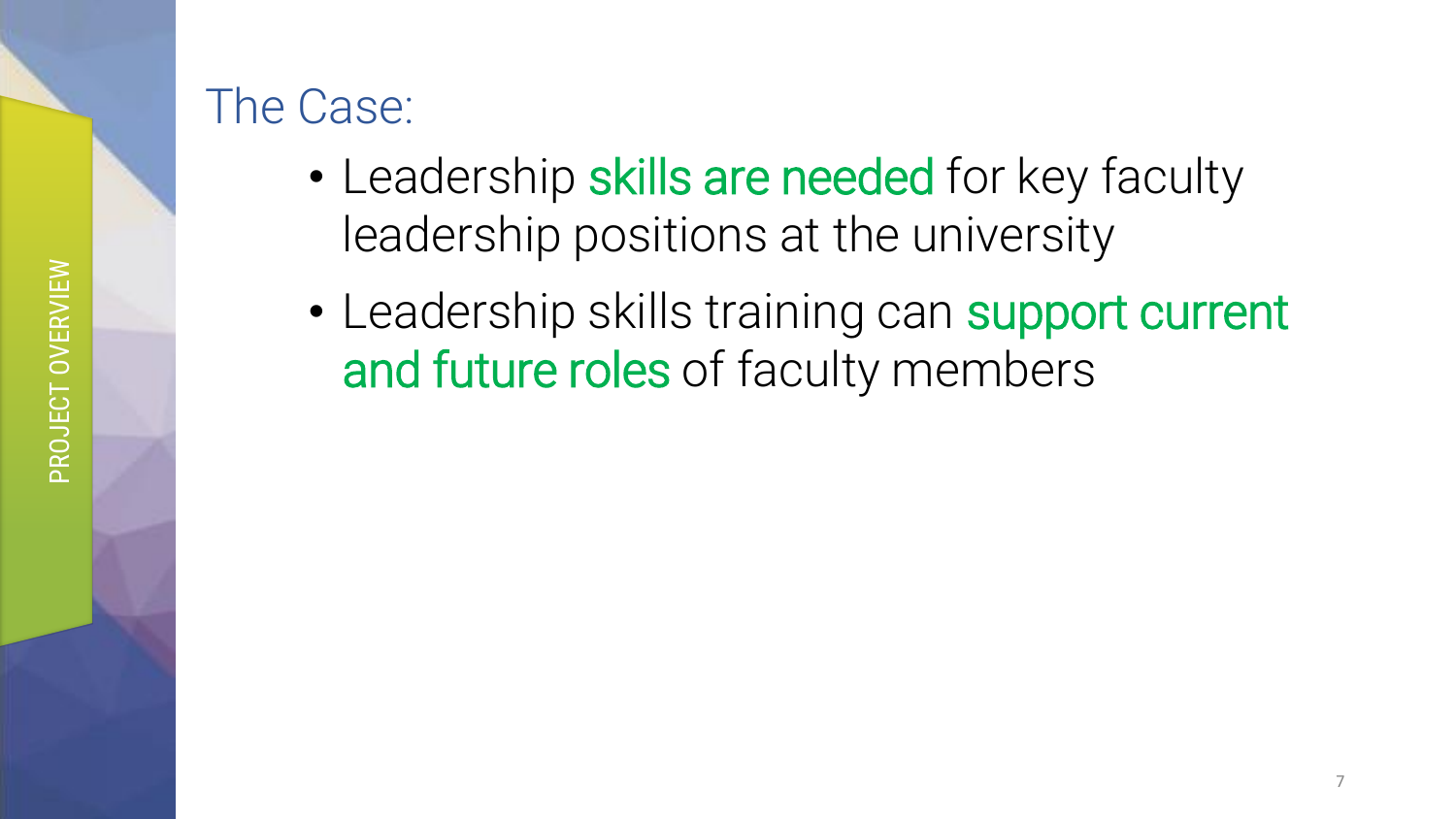#### Pathways to Leadership:

- Faculty have many pathways to develop, practice, and benefit from leadership skills
	- Research & Creative Activities
	- Academic Senate Service
	- Academic & Administrative Leadership Roles
	- Professional Societies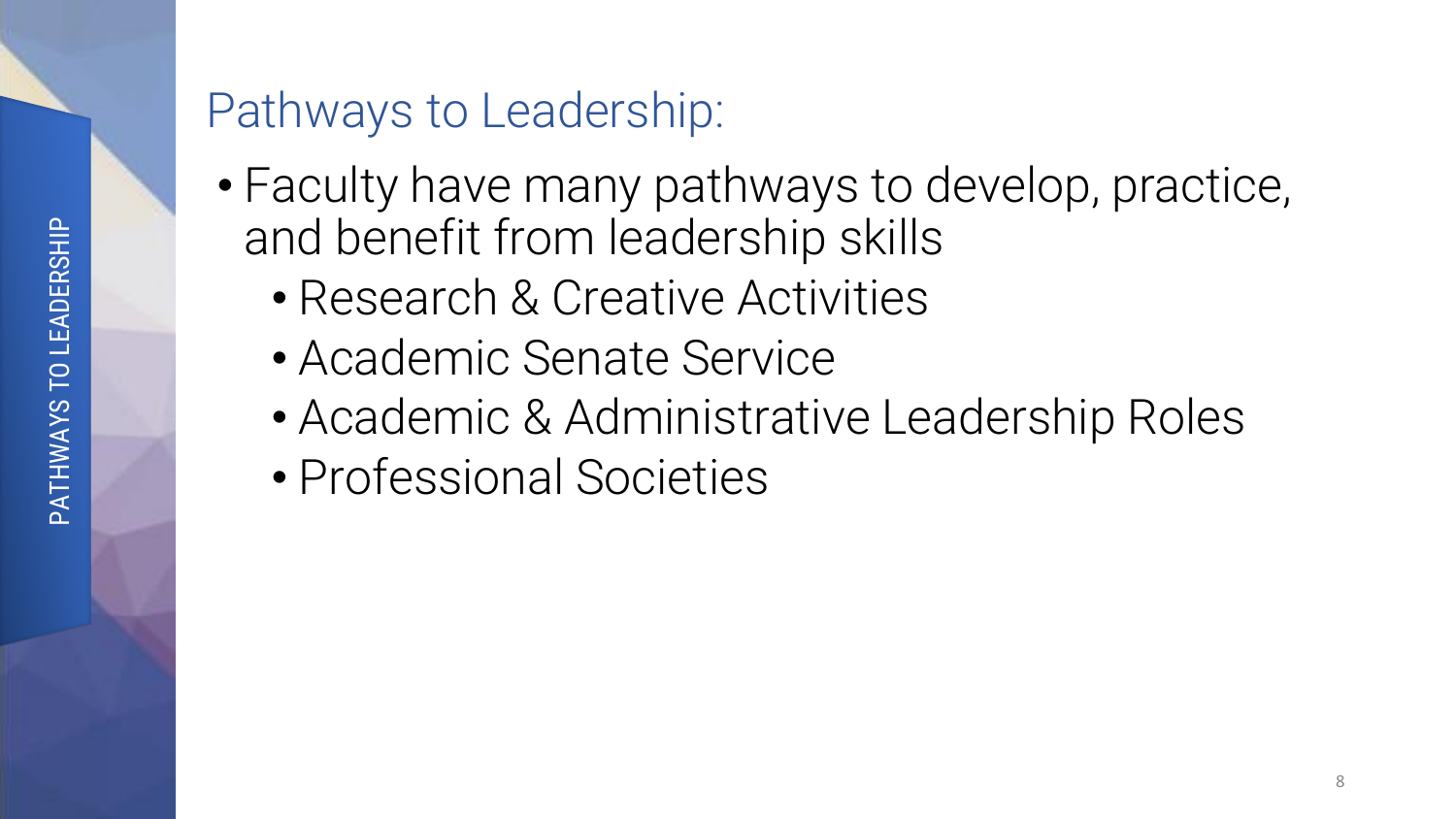#### Case Study: UC Dean

|                                    | e Study: UC Dean<br>Years Since PhD |              |                |   |                |   |   |   |   |   |    |    |    |    |    |    |
|------------------------------------|-------------------------------------|--------------|----------------|---|----------------|---|---|---|---|---|----|----|----|----|----|----|
|                                    | Leadership Pathways                 | $\mathbf{1}$ | $\overline{2}$ | 3 | $\overline{4}$ | 5 | 6 | 7 | 8 | 9 | 10 | 11 | 12 | 13 | 14 | 15 |
| Research                           | Principal Investigator              |              |                |   |                |   |   |   |   |   |    |    |    |    |    |    |
|                                    | co-PI on Multi-PI Grant             |              |                |   |                |   |   |   |   |   |    |    |    |    |    |    |
|                                    | PI on Multi-PI grant                |              |                |   |                |   |   |   |   |   |    |    |    |    |    |    |
|                                    | co-PI on Multi-Campus Grant         |              |                |   |                |   |   |   |   |   |    |    |    |    |    |    |
|                                    | PI on Multi-Campus Grant            |              |                |   |                |   |   |   |   |   |    |    |    |    |    |    |
|                                    | co-PI on Center Grant               |              |                |   |                |   |   |   |   |   |    |    |    |    |    |    |
|                                    | PI on Center Grant                  |              |                |   |                |   |   |   |   |   |    |    |    |    |    |    |
|                                    | <b>Campus Committee Member</b>      |              |                |   |                |   |   |   |   |   |    |    |    |    |    |    |
| Leadership<br>Academic<br>Senate   | <b>Campus Committee Chair</b>       |              |                |   |                |   |   |   |   |   |    |    |    |    |    |    |
|                                    | Campus AS Chair                     |              |                |   |                |   |   |   |   |   |    |    |    |    |    |    |
|                                    | <b>UC Committee Member</b>          |              |                |   |                |   |   |   |   |   |    |    |    |    |    |    |
|                                    | <b>UC Committee Chair</b>           |              |                |   |                |   |   |   |   |   |    |    |    |    |    |    |
|                                    | Dept. Committee Member              |              |                |   |                |   |   |   |   |   |    |    |    |    |    |    |
|                                    | Dept. Committee Chair               |              |                |   |                |   |   |   |   |   |    |    |    |    |    |    |
| Administrative Leadership          | Dept. Advisor (Grad., UG, etc.)     |              |                |   |                |   |   |   |   |   |    |    |    |    |    |    |
|                                    | Dept. Chair                         |              |                |   |                |   |   |   |   |   |    |    |    |    |    |    |
| Academic &                         | Assc. Dean (College or Division)    |              |                |   |                |   |   |   |   |   |    |    |    |    |    |    |
|                                    | Dean                                |              |                |   |                |   |   |   |   |   |    |    |    |    |    |    |
|                                    | <b>Associate Provost</b>            |              |                |   |                |   |   |   |   |   |    |    |    |    |    |    |
|                                    | Provost                             |              |                |   |                |   |   |   |   |   |    |    |    |    |    |    |
|                                    | Chancellor/President                |              |                |   |                |   |   |   |   |   |    |    |    |    |    |    |
| Professional Society<br>Leadership | Committee Member                    |              |                |   |                |   |   |   |   |   |    |    |    |    |    |    |
|                                    | Committee Chair                     |              |                |   |                |   |   |   |   |   |    |    |    |    |    |    |
|                                    | Associate Editor                    |              |                |   |                |   |   |   |   |   |    |    |    |    |    |    |
|                                    | Editor                              |              |                |   |                |   |   |   |   |   |    |    |    |    |    |    |
|                                    | Editor in Chief                     |              |                |   |                |   |   |   |   |   |    |    |    |    |    |    |
|                                    | <b>Board</b>                        |              |                |   |                |   |   |   |   |   |    |    |    |    |    |    |
|                                    | Office/Executive Committeee         |              |                |   |                |   |   |   |   |   |    |    |    |    |    |    |
|                                    | President (or equivalent)           |              |                |   |                |   |   |   |   |   |    |    |    |    |    |    |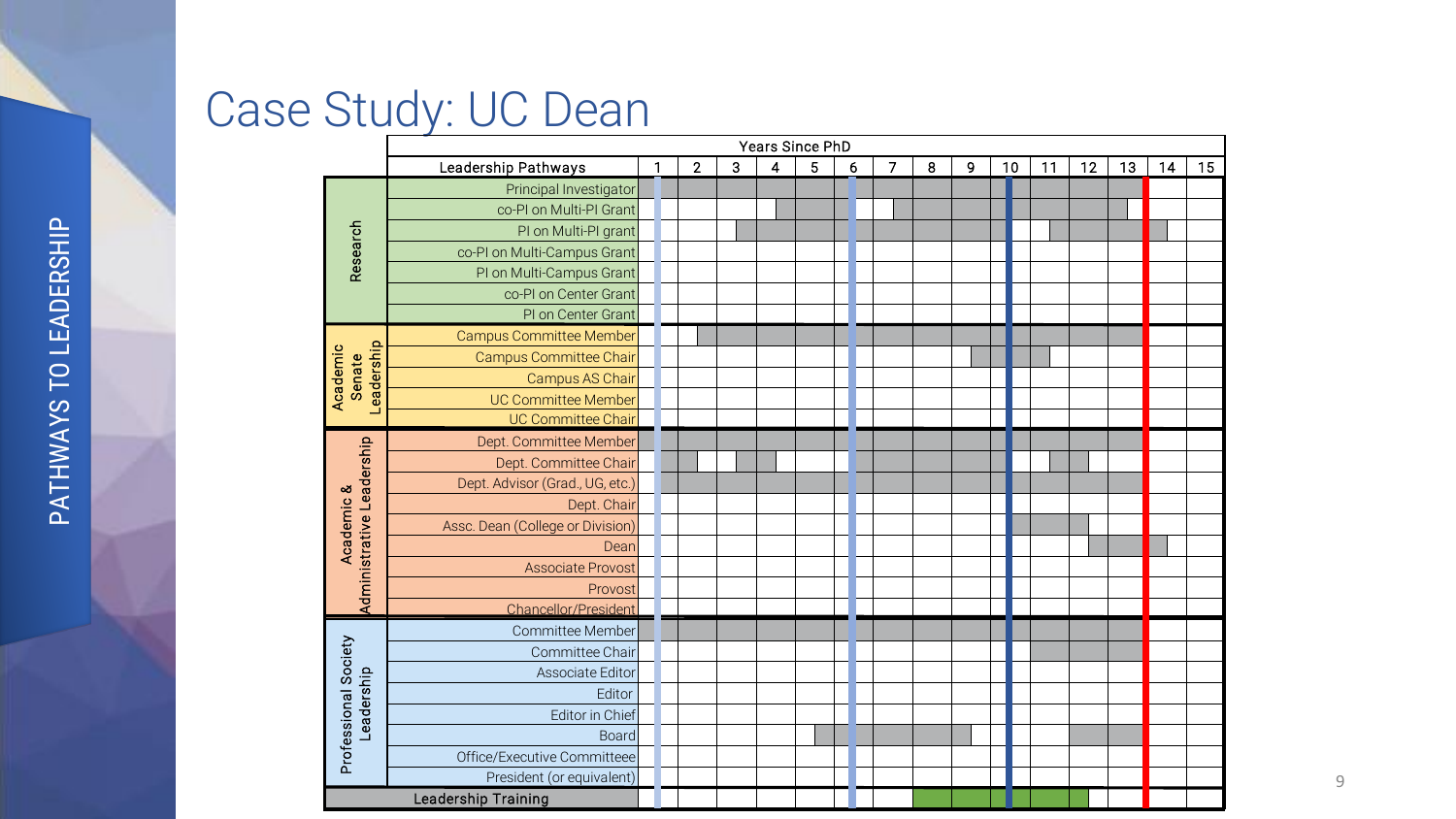#### Case Study: UC Associate Dean

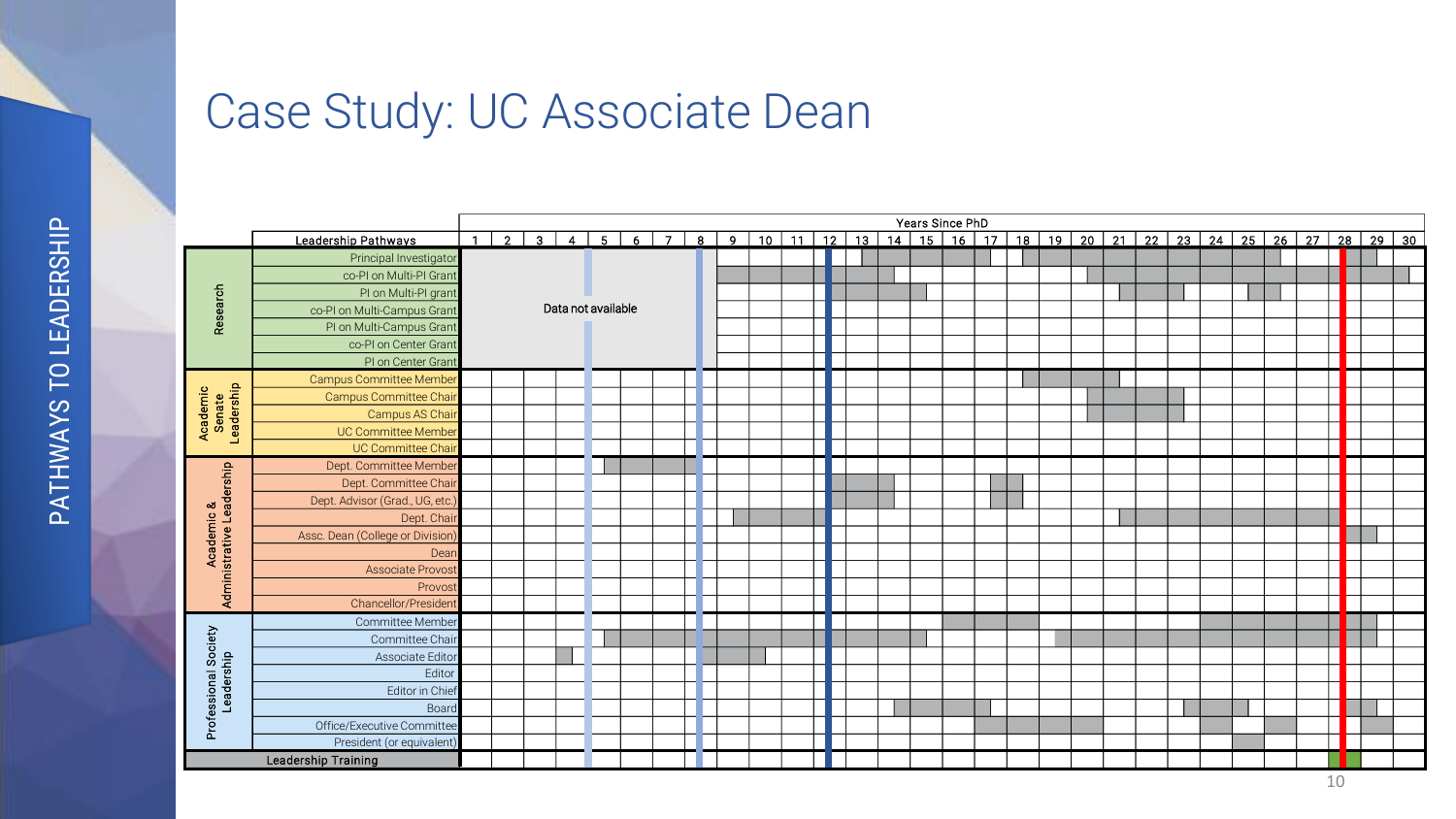#### Case Study Summary:

- Faculty:
	- Perform leadership from day one
	- Frequently serve in leadership roles, often concurrently, throughout their careers
	- Achieve higher levels of leadership along one or more pathways
	- Often learning-on-the-job

There is a clear misalignment between when leadership training is taken, and when it is utilized.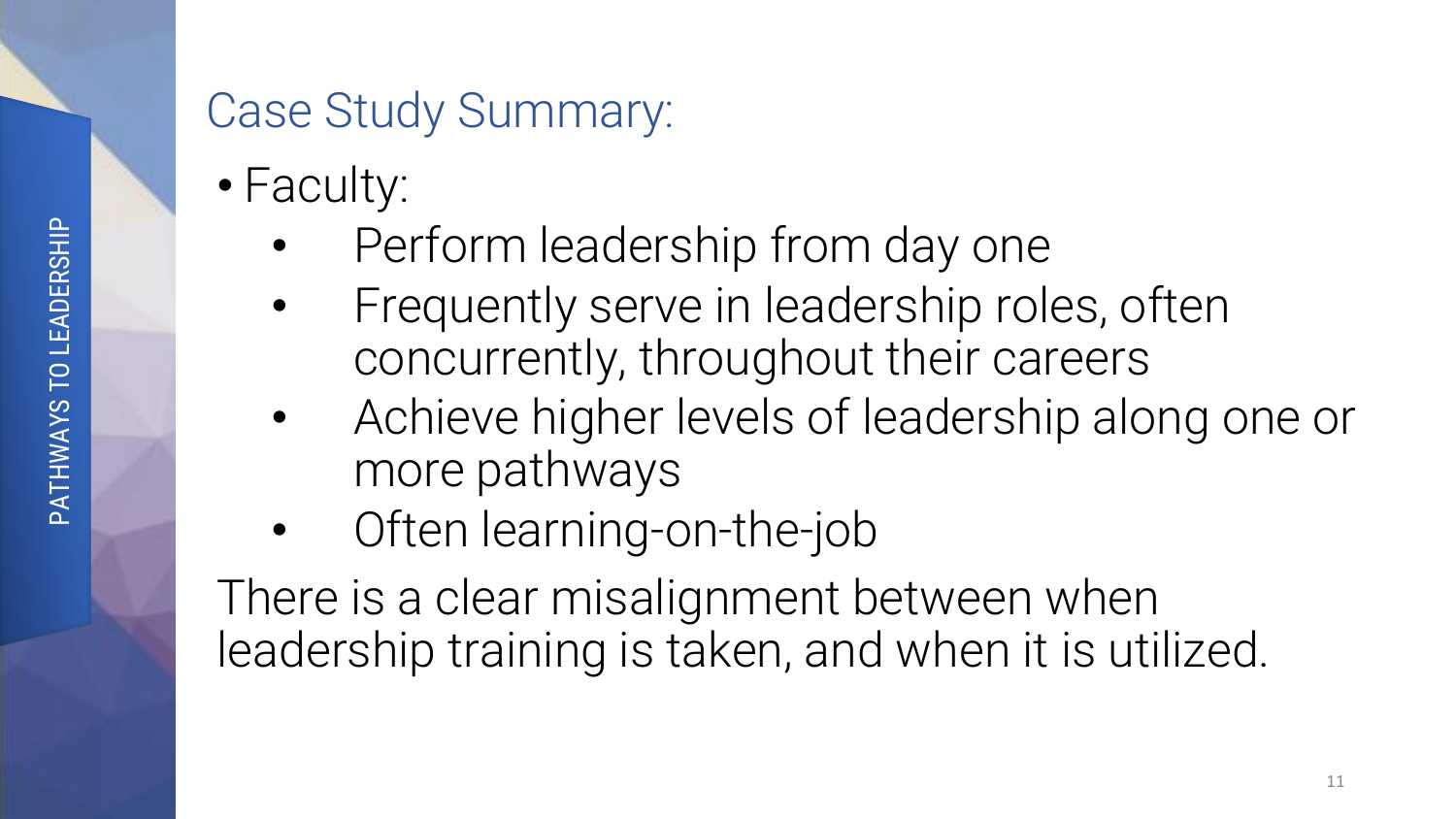#### Potential Benefits of Enhanced Leadership Skills:

Enhanced leadership skills could:

- Make faculty more effective along various career pathways
- Enhance retention of early career faculty, if offered earlier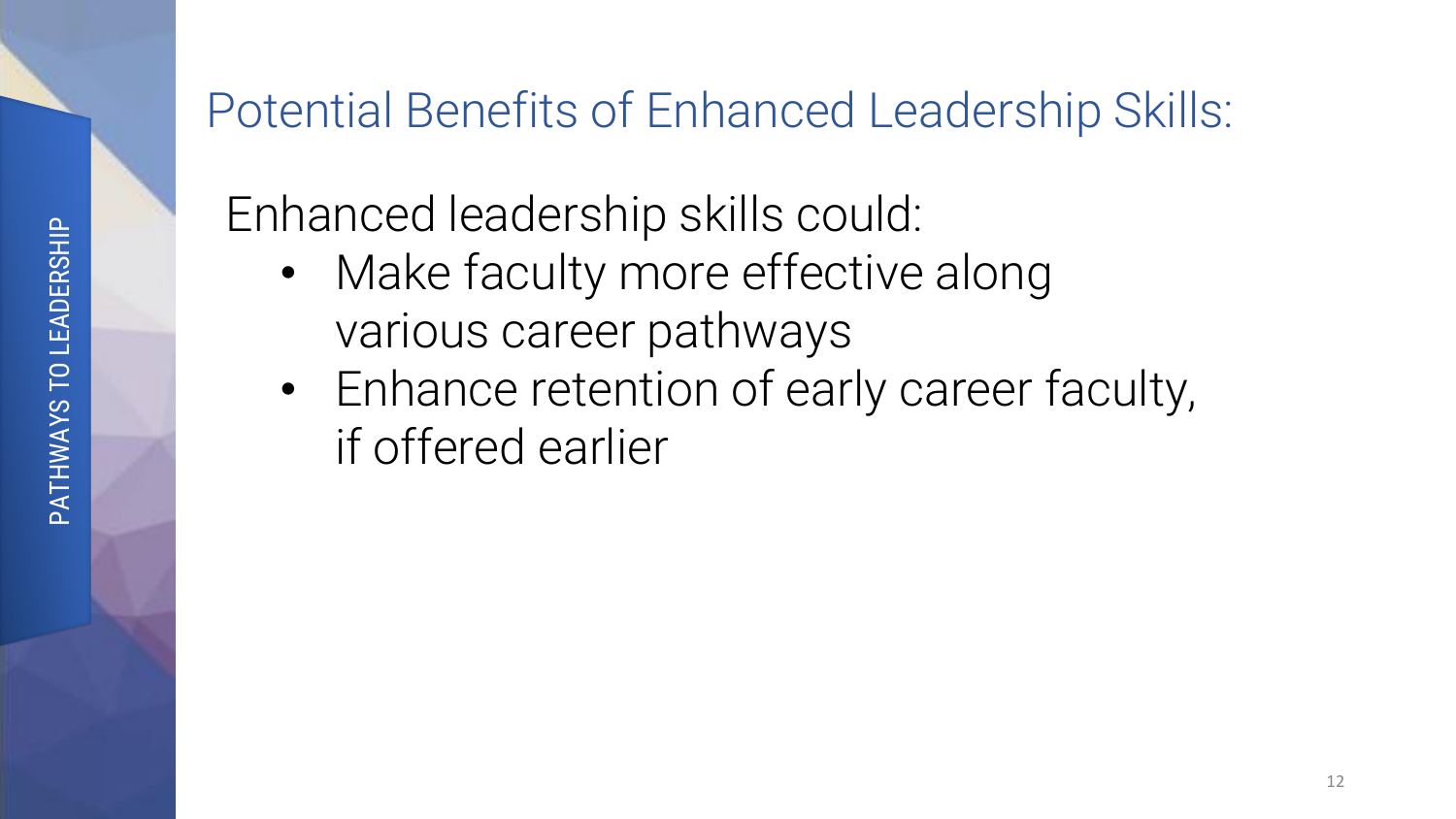### Research - Review of Existing UC Programs:

| Name of Program                                                | <b>Program Focus</b>                                                                                                                                                                                                                   |                                                     | <b>Target Audience</b>                                                                                                    | Length/Time<br>Commitment                                                                      | <b>UC Location</b> |  |
|----------------------------------------------------------------|----------------------------------------------------------------------------------------------------------------------------------------------------------------------------------------------------------------------------------------|-----------------------------------------------------|---------------------------------------------------------------------------------------------------------------------------|------------------------------------------------------------------------------------------------|--------------------|--|
| Faculty Leadership<br>Academy                                  | Builds on existing skills to support work at UC Davis<br>and provides opportunity for shared experiences,<br>perspectives and to build professional relationships<br>with peers                                                        | $\blacktriangleright$<br>$\blacktriangleright$      | <b>Tenured Faculty</b><br>Department Chairs                                                                               | 6 months<br>(Six 5-hour sessions)                                                              | Davis              |  |
| Provost Leadership<br>Academy                                  | Provides strategies and skills development for<br>successful leadership in academia                                                                                                                                                    | $\blacktriangleright$                               | Faculty showing promise as<br>future leaders                                                                              | 6 months<br>(one 1-day plus six 2-<br>hr sessions)                                             | Irvine             |  |
| <b>UCLA Banco</b><br>Santander W30<br>Program                  | Career and psychological support for women<br>seeking to advance in higher education<br>administration; provides tools, training and<br>knowledge to expand their leadership capabilities<br>and hone their personal leadership styles | $\blacktriangleright$<br>$\blacktriangleright$      | Female faculty with<br>administrative<br>responsibilities<br>Women in academic<br>administration at the<br>director level | 3 days                                                                                         | Los Angeles        |  |
| <b>Provost Faculty</b><br>Leadership<br>Program                | Explores leadership principles and applies them to<br>challenges in Higher Ed and at UCR                                                                                                                                               | $\blacktriangleright$<br>$\blacktriangleright$      | <b>Current faculty</b><br>administrators<br><b>Emerging faculty leaders</b>                                               | 8 months<br>(2-5 hrs/month)                                                                    | Riverside          |  |
| Associate<br>Professor<br>Leadership<br>Development<br>Program | Provides the skills, knowledge, and resources<br>necessary to effectively and confidently fulfill their<br>many roles and responsibilities as leaders,<br>teachers, mentors, advisors, colleagues, and<br>supervisors                  | $\blacktriangleright$                               | Newly tenured Associate<br>Professors                                                                                     | 6 months<br>(two 1-hour meetings<br>and 9 half-day<br>sessions)                                | San Diego          |  |
| <b>Faculty Leadership</b><br>Collaborative                     | Leadership training to catalyze individual and<br>collective changes to benefit the broader UCSF<br>community                                                                                                                          | $\blacktriangleright$                               | Salaried faculty appointed<br>at least 50% and have been<br>in UCSF faculty position<br>more than 4 years                 | 6 months<br>(10 sessions/75<br>hours program time<br>plus 2 hours outside<br>work per session) | San Francisco      |  |
| Leadership<br>Academy                                          | Broadens understanding of campus operations and<br>helps hone leadership skills and abilities                                                                                                                                          | $\blacktriangleright$<br>$\blacktriangleright$<br>➤ | Staff<br>Senate Faculty<br><b>Continuing Lecturers</b>                                                                    | 3 months<br>(2-3 hour/month)                                                                   | Santa Cruz         |  |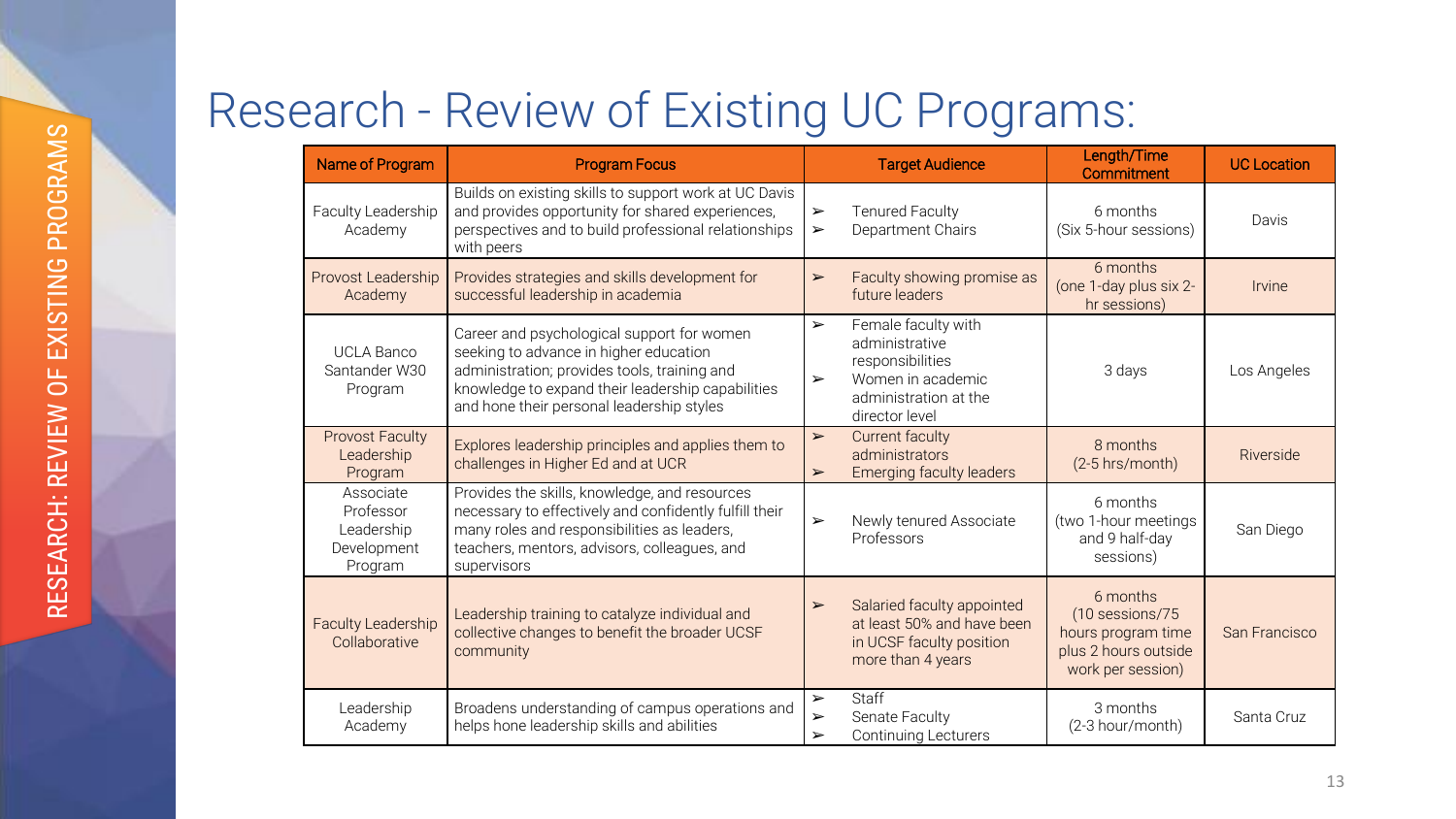### Research - Review of Existing non-UC Programs:

| <b>NAME OF PROGRAM</b>                                                               | <b>PROGRAM FOCUS</b>                                                                                                                                                                                                                                | <b>TARGET AUDIENCE</b>                                                                                                                                      | <b>LENGTH/TIME</b><br><b>COMMITMENT</b>                   | <b>LOCATION</b>           |  |
|--------------------------------------------------------------------------------------|-----------------------------------------------------------------------------------------------------------------------------------------------------------------------------------------------------------------------------------------------------|-------------------------------------------------------------------------------------------------------------------------------------------------------------|-----------------------------------------------------------|---------------------------|--|
| American Council on<br>Education: Leadership                                         | Leadership development for presidents and<br>senior administrators; rising administrators;<br>and diversity and inclusion                                                                                                                           | Various programs<br>All levels of faculty<br>٠                                                                                                              | Varies by program                                         | Washington D.C.           |  |
| Big 10 Academic<br>Alliance: Academic<br>Leadership Program                          | Professional development and academic<br>leadership in high-performing research<br>universities focusing on management and<br>leadership skills                                                                                                     | Faculty and executive level<br>٠<br>staff who have demonstrated<br>exceptional ability and<br>academic promise                                              | 3 seminars each 3<br>days long plus<br>outside activities | HQ: Illinois              |  |
| <b>ELATE-Executive</b><br>Leadership in<br>Academic<br>Technology and<br>Engineering | Strategic finance and resource<br>$\bullet$<br>management;<br>Leadership effectiveness<br>$\bullet$<br>organizational dynamics<br>$\bullet$<br>Communities of leadership practice                                                                   | Full-time women faculty<br>٠<br>Associate professor or above<br>٠<br>Some administrative<br>٠<br>experience                                                 | 1 year, part-time                                         | <b>Drexel University</b>  |  |
| <b>HERS</b> (Higher<br><b>Education Resource</b><br>Services)                        | Developing a leadership model; self-knowledge;<br>networking; and institutional awareness                                                                                                                                                           | Mid-career and senior women<br>$\blacksquare$                                                                                                               | 2 week intensive or<br>4 3-day sessions                   | Univ. of Denver           |  |
| National Center for<br><b>Faculty Development</b><br>and Diversity<br>(NCFDD)        | Through empirically-tested methods,<br>$\bullet$<br>provides coaching, peer support, and online<br>tools to help academics thrive in their<br>careers and achieve work-life balance<br>Some UC's (e.g., UCI, UCSD) offer grants to<br>cover tuition | Tenure-track and tenured<br>$\blacksquare$<br>faculty from member<br>institutions<br>UC Members: UCB, UCD,<br>п<br>UCI, UCLA, UCM, UCR,<br>UCSB, UCSD, UCSF | Quarter-long with<br>weekly training                      | Any member<br>university. |  |
| <b>NSF ADVANCE</b><br>Programs                                                       | Increase the participation and advancement<br>$\bullet$<br>of women in academic STEM careers.<br>Focuses on institutional transformation,<br>$\bullet$<br>adaptation and partnership.                                                               | Women in academic science<br>and engineering                                                                                                                | Will vary based on<br>funded proposal                     | NSF, Virginia             |  |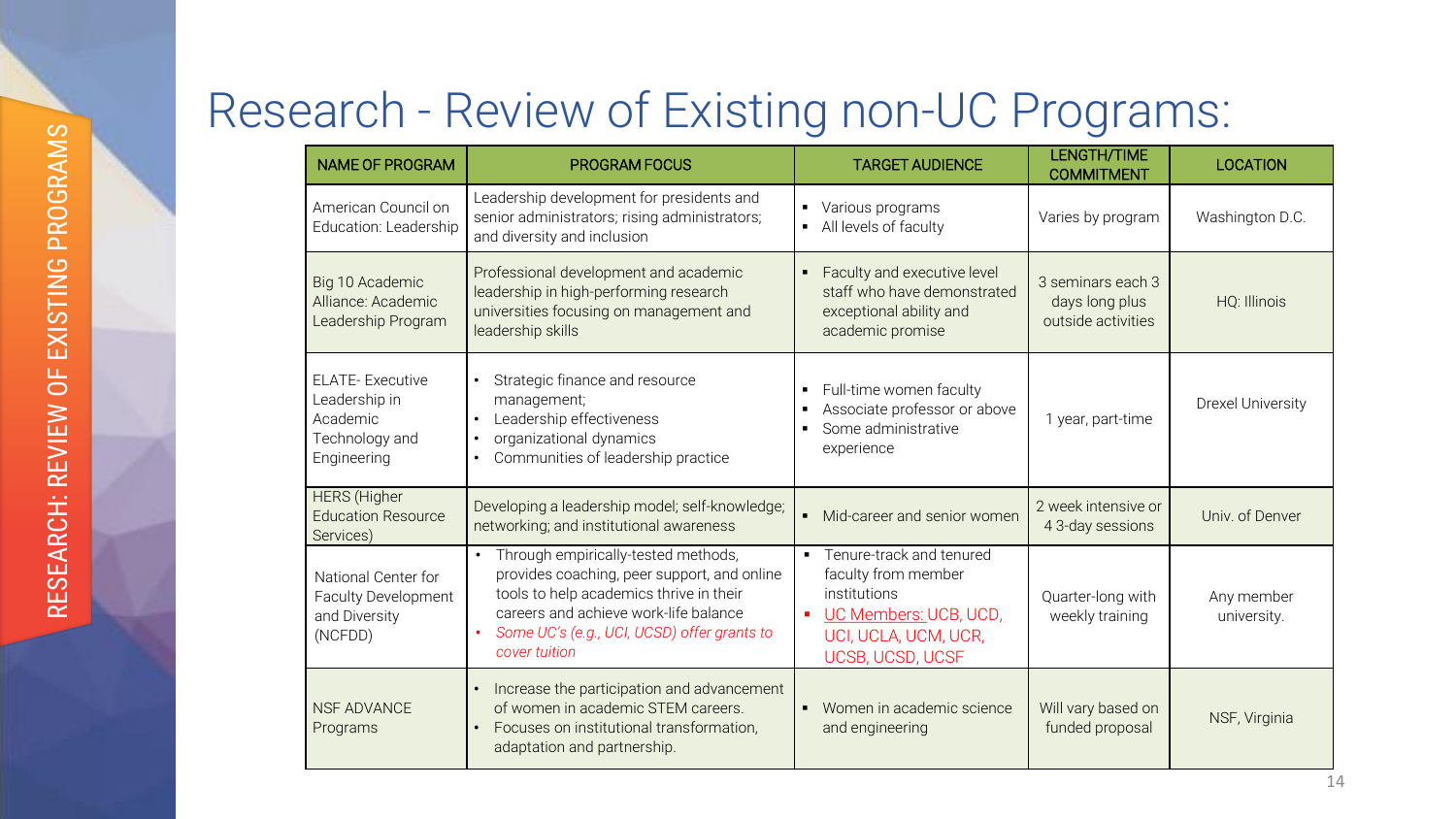#### Survey Introduction:

Given that UC campuses, UCOP, and national programs offer various forms of leadership training:

- Are faculty interested in leadership?
- Are faculty aware of the benefits of leadership skills in the many facets of their profession?
- Are faculty aware of the available programs?
- What do faculty want in leadership training?

What might UC do to improve participation rates?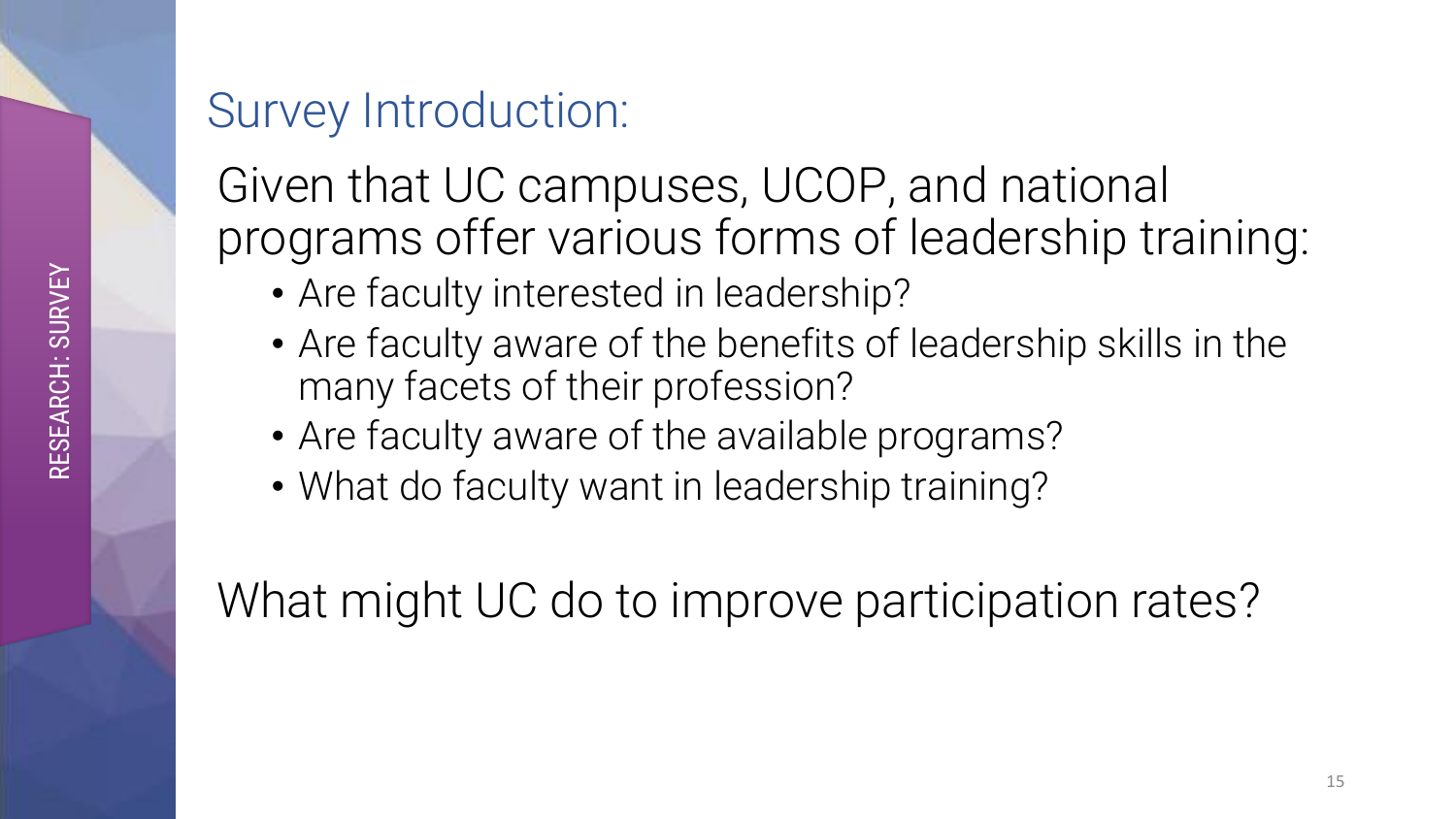#### Survey Tools:

#### Survey #1 –Faculty, and Society and Professional Association Leaders

- UC Faculty (Various Ranks and Roles, n=105)
- Presidents and Executive Directors of Scientific Societies and Professional Associations (n=6)

Survey #2 –Former Federal Grant Program Officers (n=5)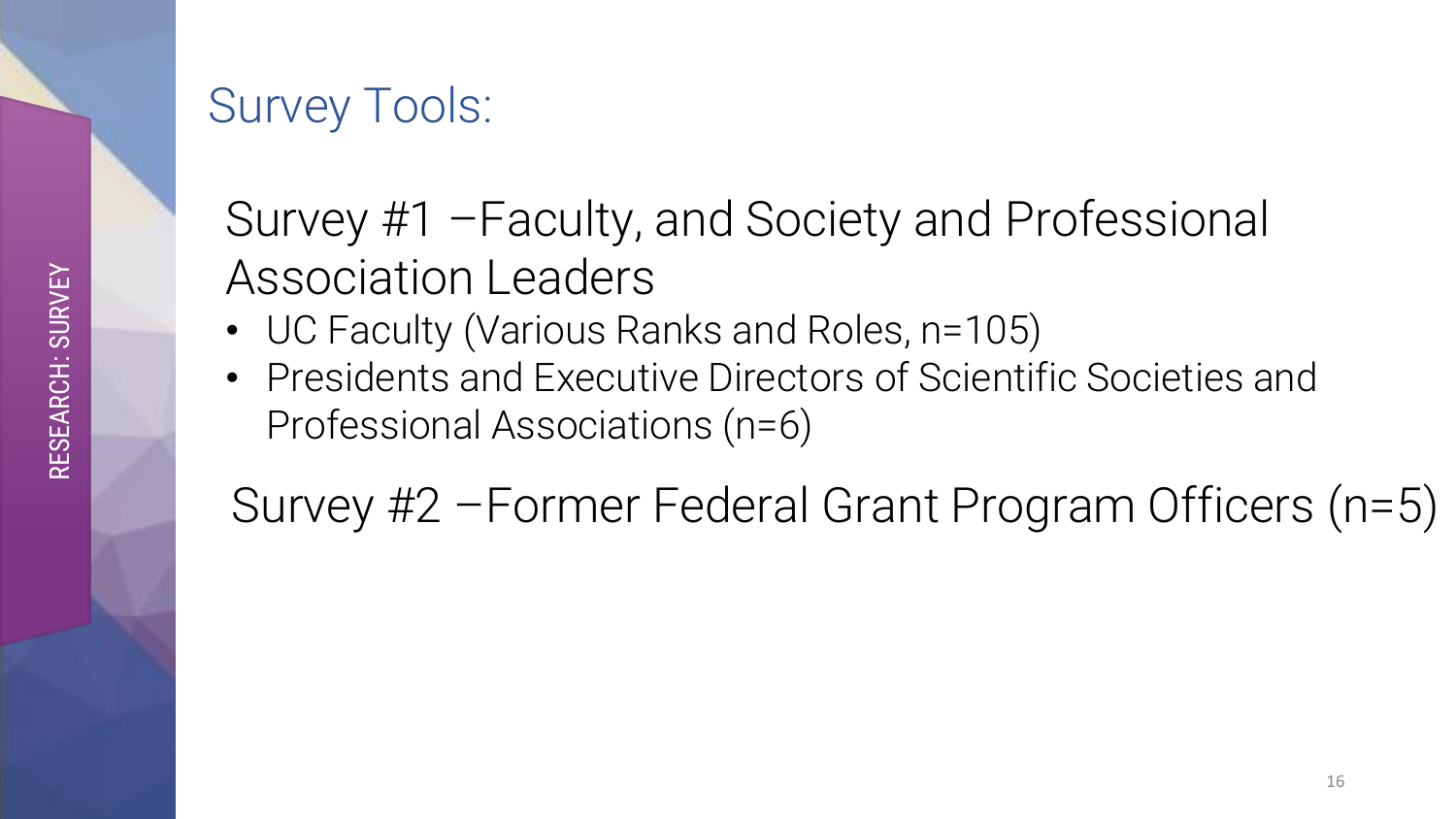#### Respondents by UC Locations



17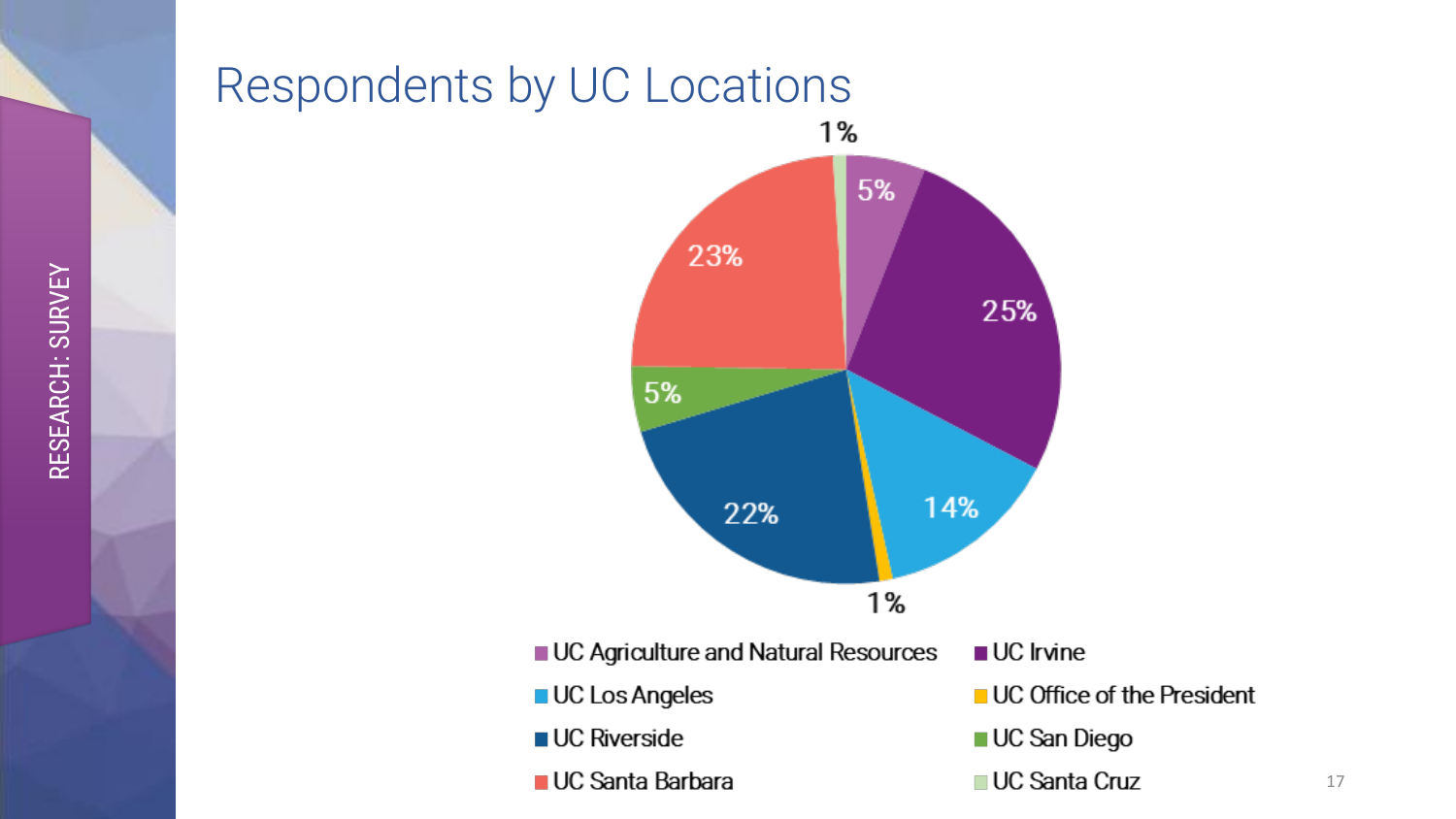





■ Asian

■ Other/Unknown

- **Multi-ethnic Hispanic or Latino** 
	-
	- White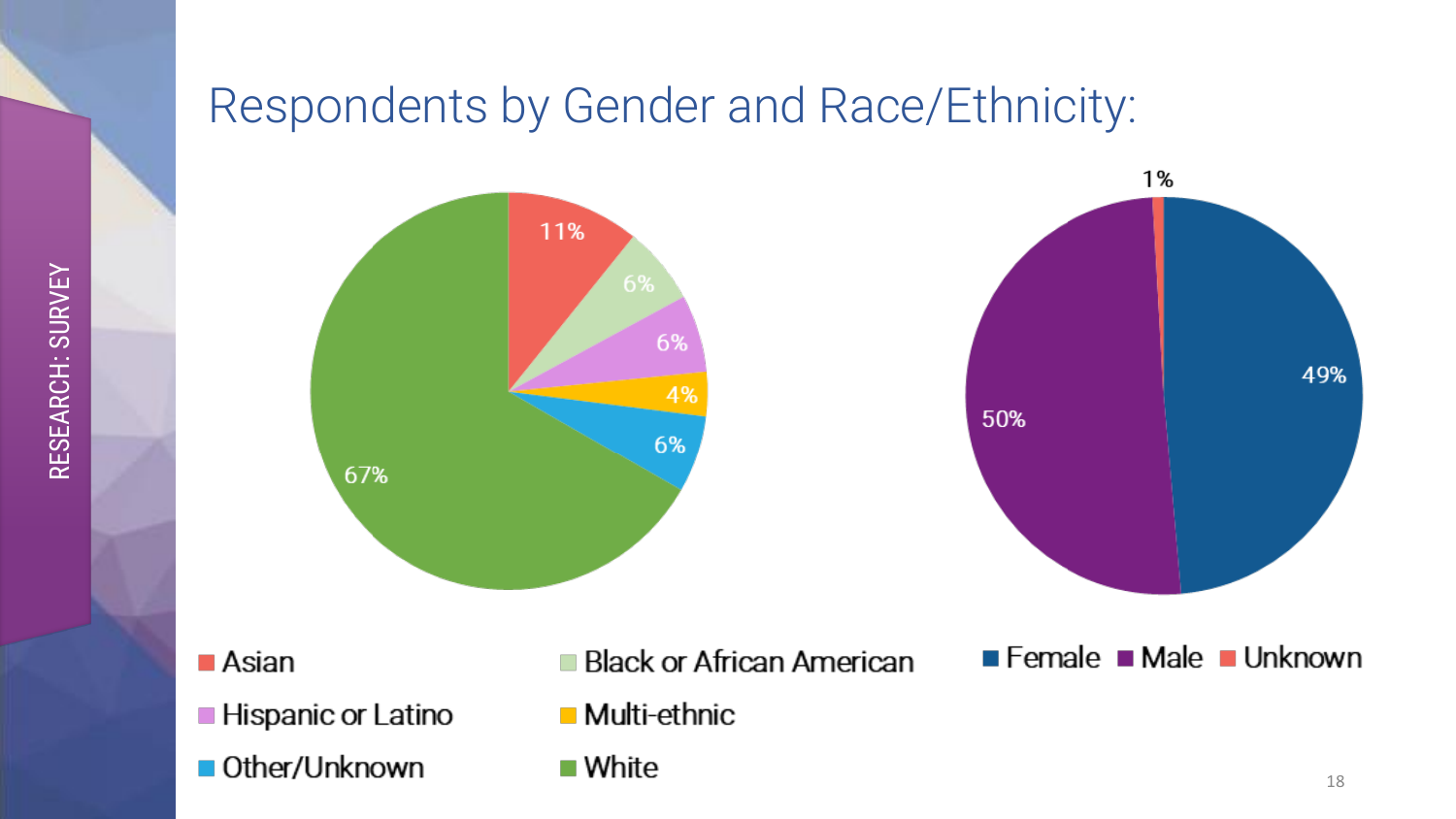

- Provost/Vice Provost/Associate Provost
- Department Chair/Vice Chair
- Director of a Research Center
- **Other Position**
- Associate Professor
- Professional Societies

Dean/Associate Dean

- Academic Senate Chair
- Director of a Program
- Full/Distinguished Professor
- Assistant Professor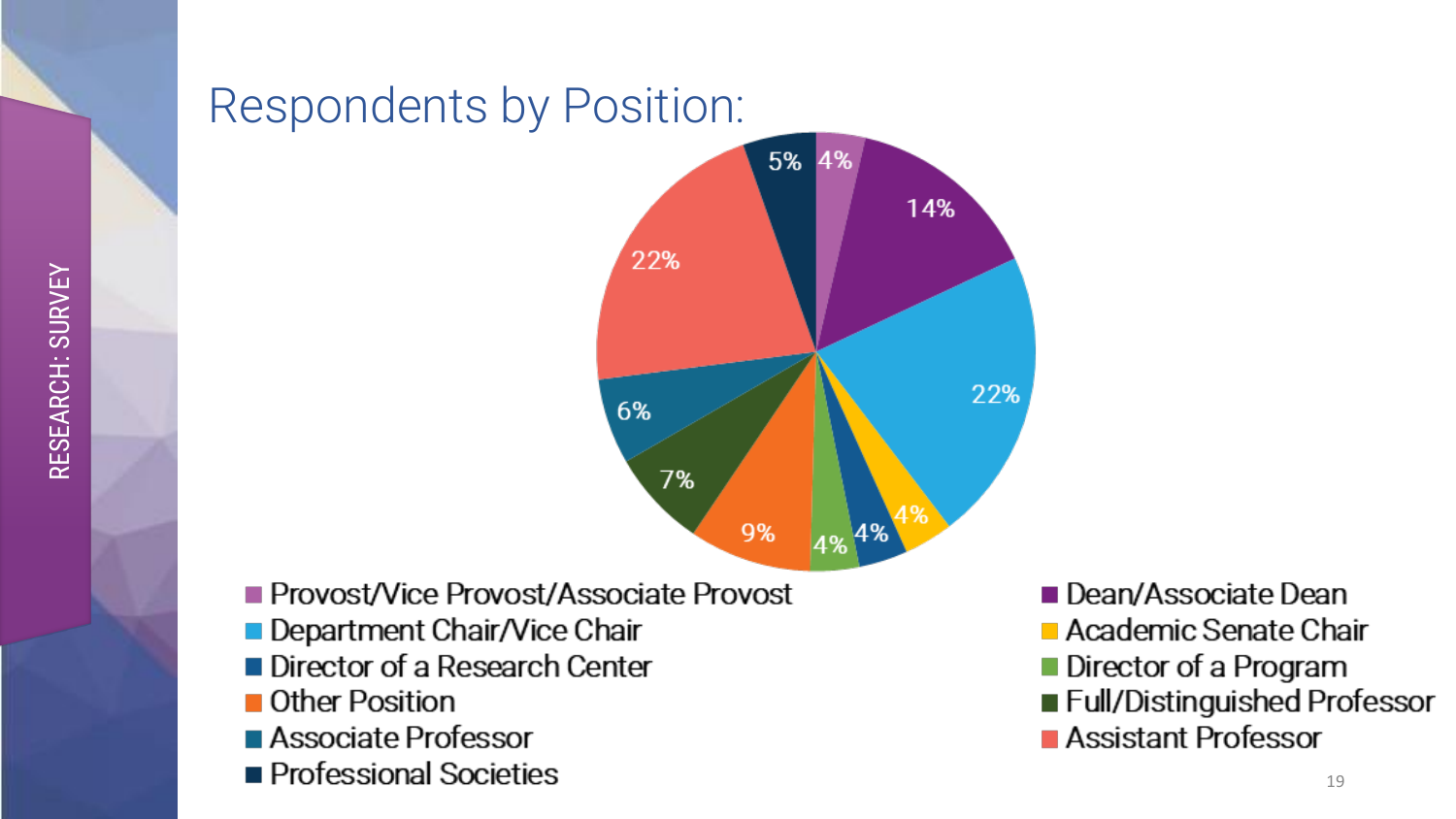#### Skills Successful Leaders Possess (n=105):

- Interpersonal Skills (56%)
- Communication (42%)
- Listening (29%)
- Organization (27%)
- Honesty/Openness (17%)
- Mentoring/Support (13%)
- Diplomacy (12%)
- Action-oriented/Accountability (10%)
- Vision/Strategic Planning (25%) Time Management (7%)
- Problem Solving (18%) Expert in Their Field (5%)

Hiring Leadership Teams: Desired Additional Skills (n=13):

- Subject Matter Expert
- External Relations
- Takes Initiative 20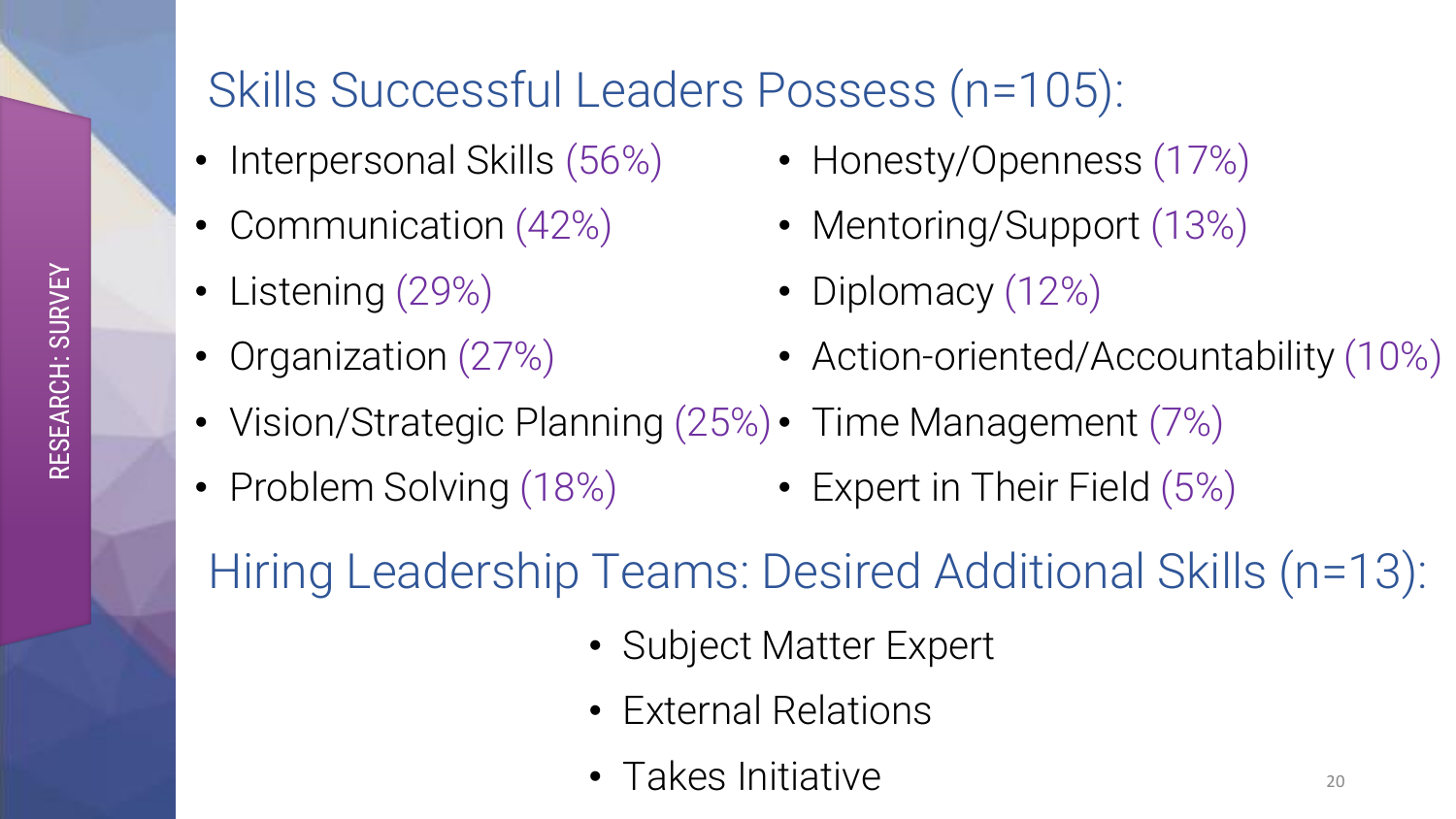#### Top Issues Faced by Faculty:



Leaders taking on a new role ( $n=55$ ) Start of Career (n=76)

 $*$ Job related skills include: budgeting and finance; interpersonal skills; communication, etc.  $21$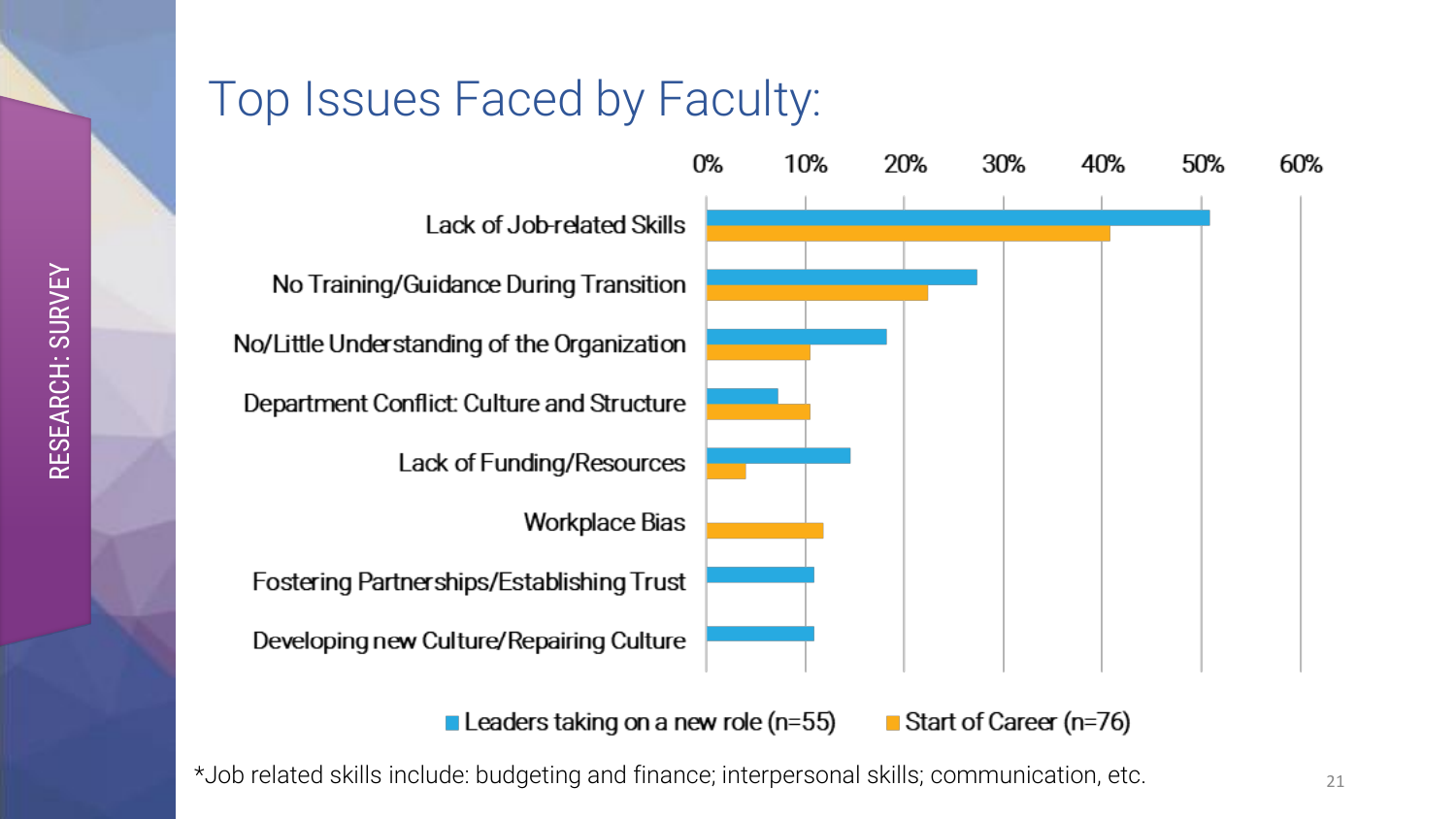#### Skills Needed for Successful Leadership & Training Taken:

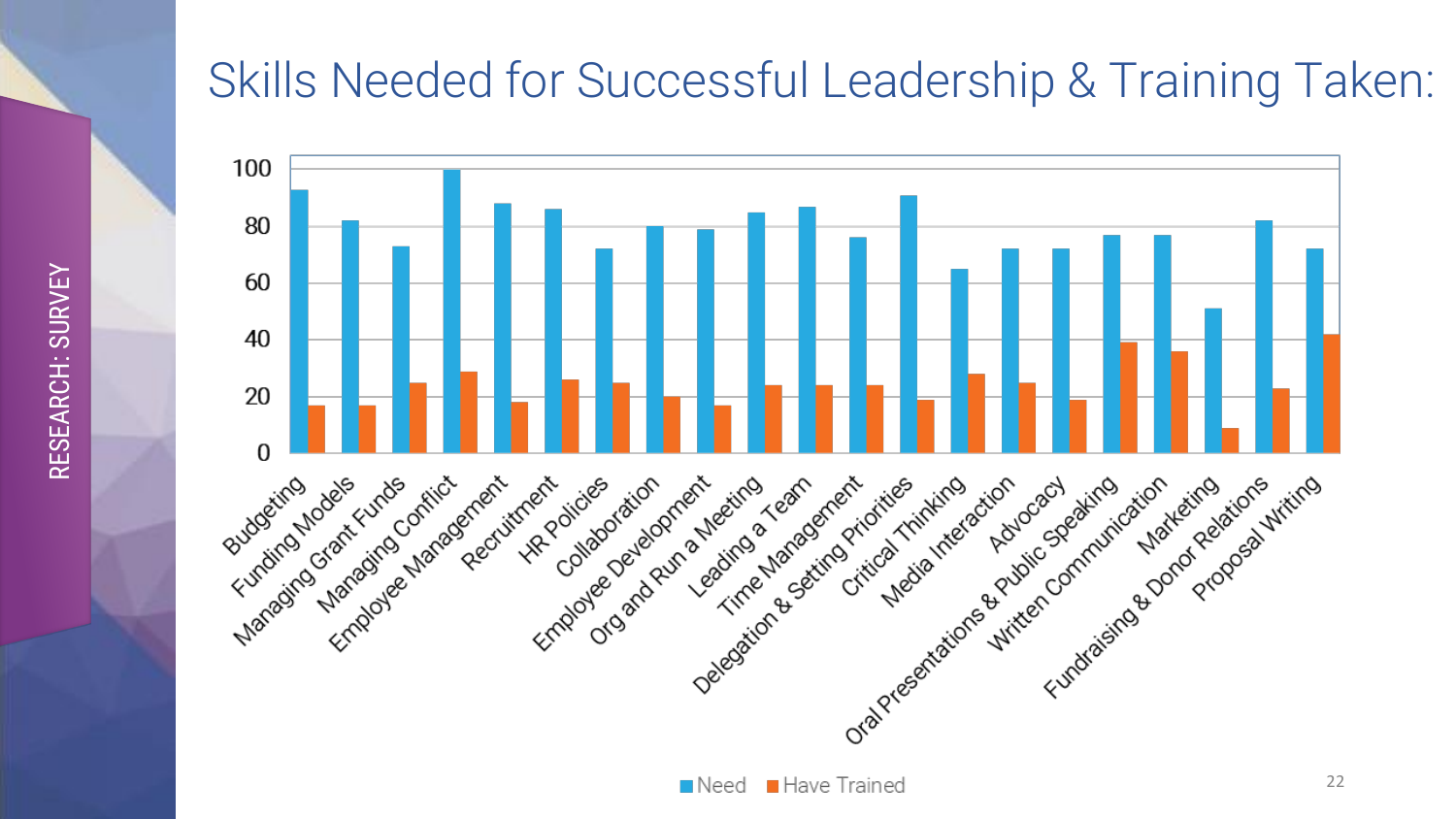#### Skills Needed for Successful Leadership, Training Taken and Willingness to Participate in Trainings:



■ Have Trained  $\blacksquare$  Would Train  $\blacksquare$  Need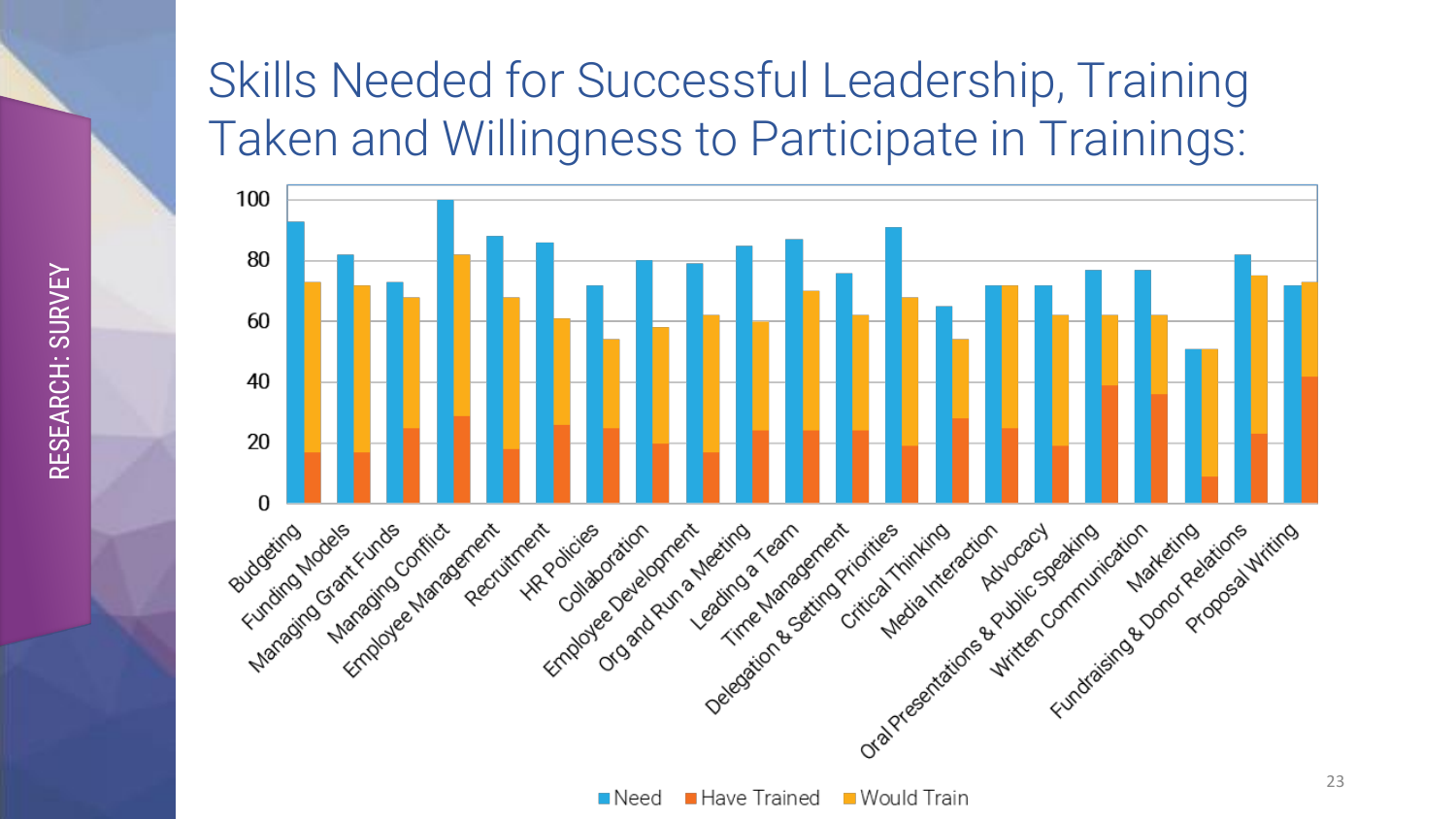#### Skills Progression and Overlap with Existing Trainings:

| <b>All Faculty</b>              |  |
|---------------------------------|--|
| <b>Managing Conflict</b>        |  |
| Leading a Team                  |  |
| <b>Human Resources Policies</b> |  |
| <b>Employee Management</b>      |  |
| Employee Development            |  |
| Budgeting                       |  |
| <b>Assistant Professors</b>     |  |
| <b>Budgeting - Basics</b>       |  |
| <b>Managing Grant Funds</b>     |  |
| Recruitment                     |  |
| <b>Proposal Writing</b>         |  |
| <b>Written Communication</b>    |  |

#### **Academic Administration**

| Human Resources Policies – Advanced      |  |
|------------------------------------------|--|
| Employee Management – Advanced           |  |
| Employee Development – Advanced          |  |
| <b>Delegation and Setting Priorities</b> |  |
| <b>University Funding Models</b>         |  |
| <b>Fundraising/Donor Relations</b>       |  |
| <b>Budgeting - Advanced</b>              |  |
| Organizing and Running a Meeting         |  |

Lynda.com offers relevant content UC Learning Center offers relevant content <sup>24</sup>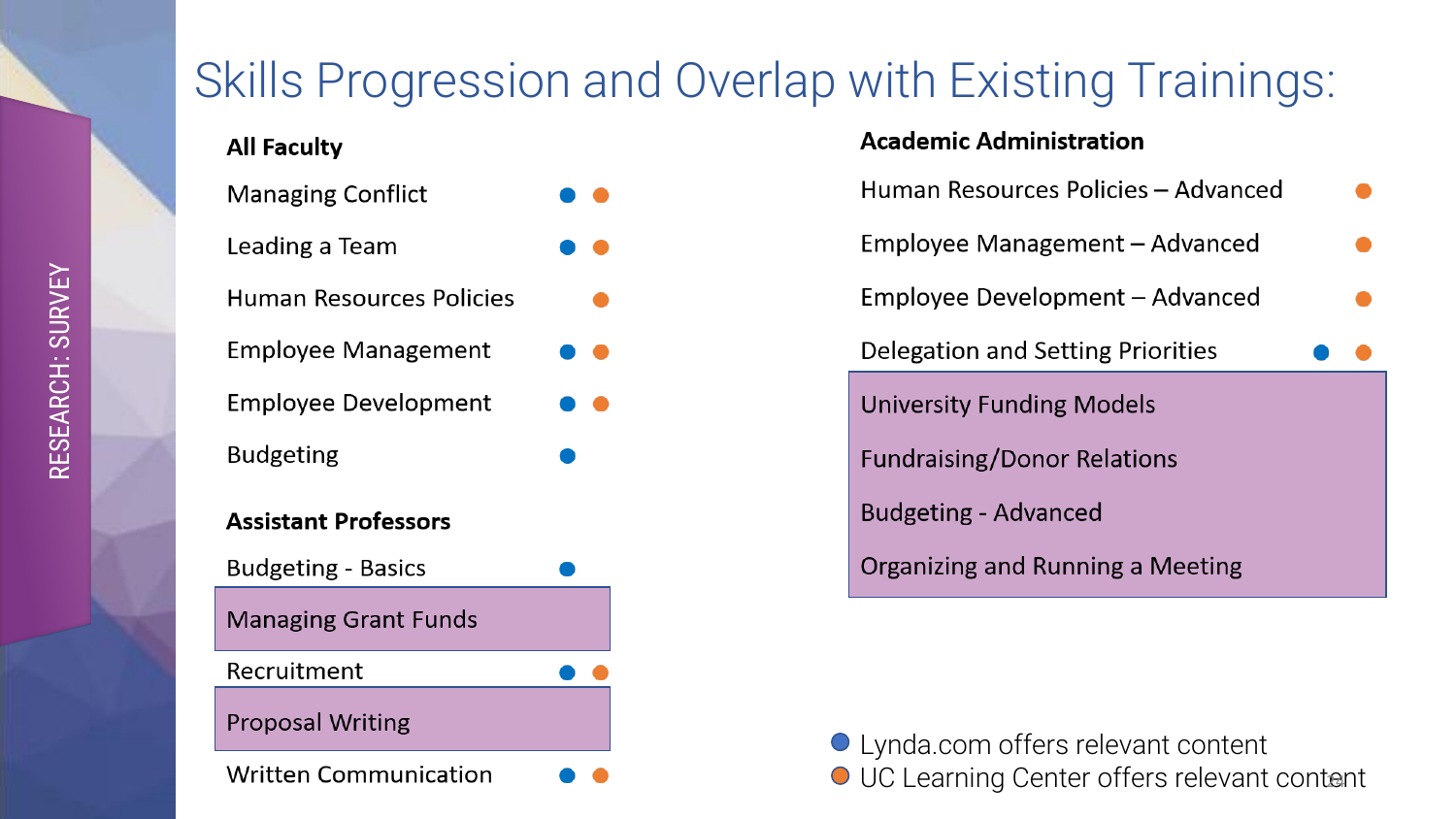#### Available Training Identified by Respondents:

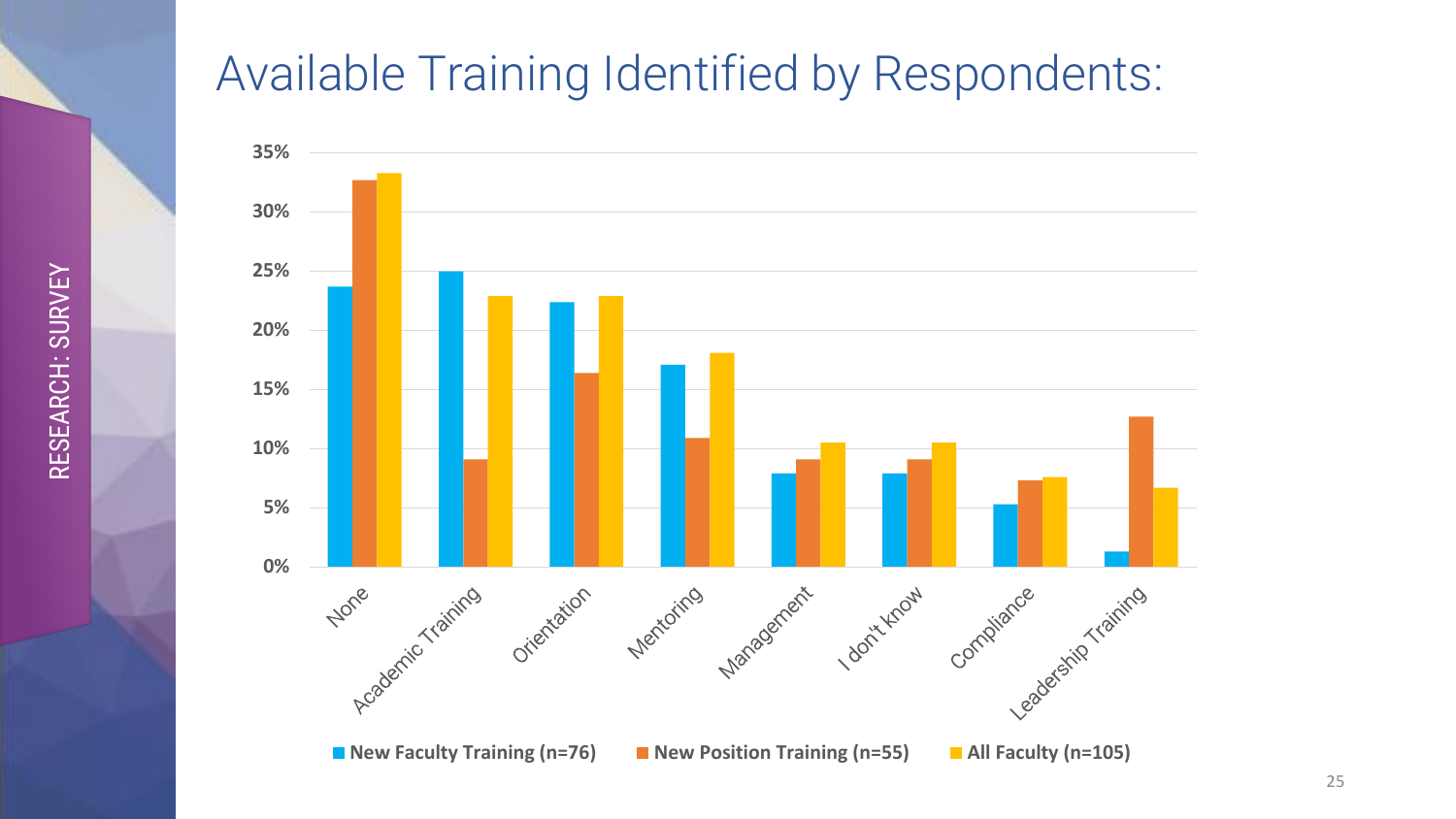#### Incentives for Faculty to Participate in Leadership Training:

#### **TIME OR COMPENSATION**

**31%**

#### **INFORMATION IS RELEVANT**

**30%**

#### **LEARN SOMETHING NEW**

**24%**

Faculty are concerned with both time (23%) and compensation (10%). In order to participate in leadership programs, they need to have time via course release, and/or money via stipend or research funds.

Faculty would be interested in pursuing training if it was relevant to their current or future roles. If the information does not seem relevant, training will seem like a waste of time and resources.

Faculty want to ensure they are learning something new. For some, the incentive is about personal development and adding to their own knowledge.

#### \*Other identified incentives are: participant testimonials, and personal invitations. 26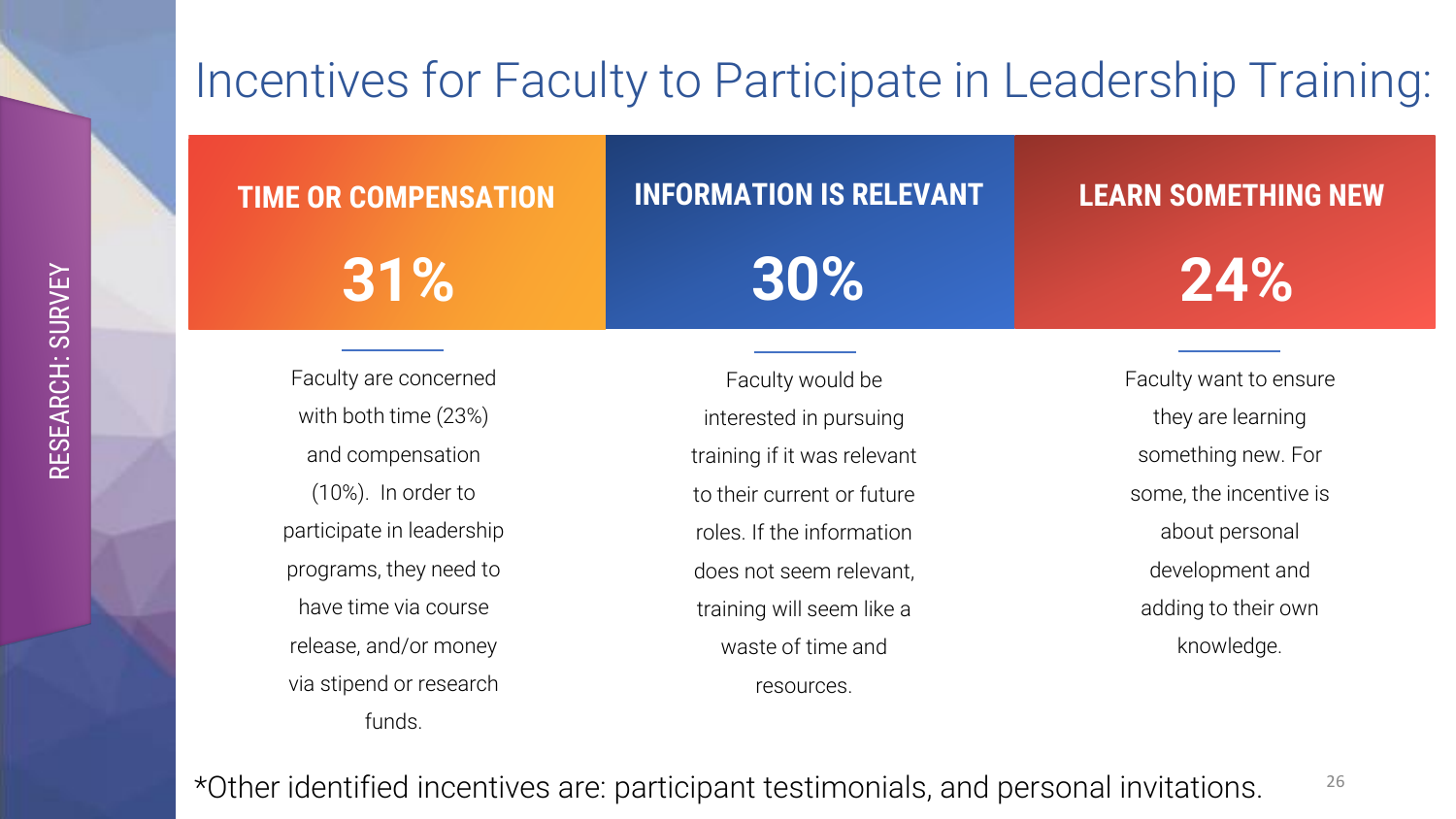#### Survey Results from Former Federal Funding Agency Program Officers:

- The skills that former program officers identified as required for success align with findings from the UC faculty survey
- Program officers place high value on leadership skills and experiences when awarding research center grants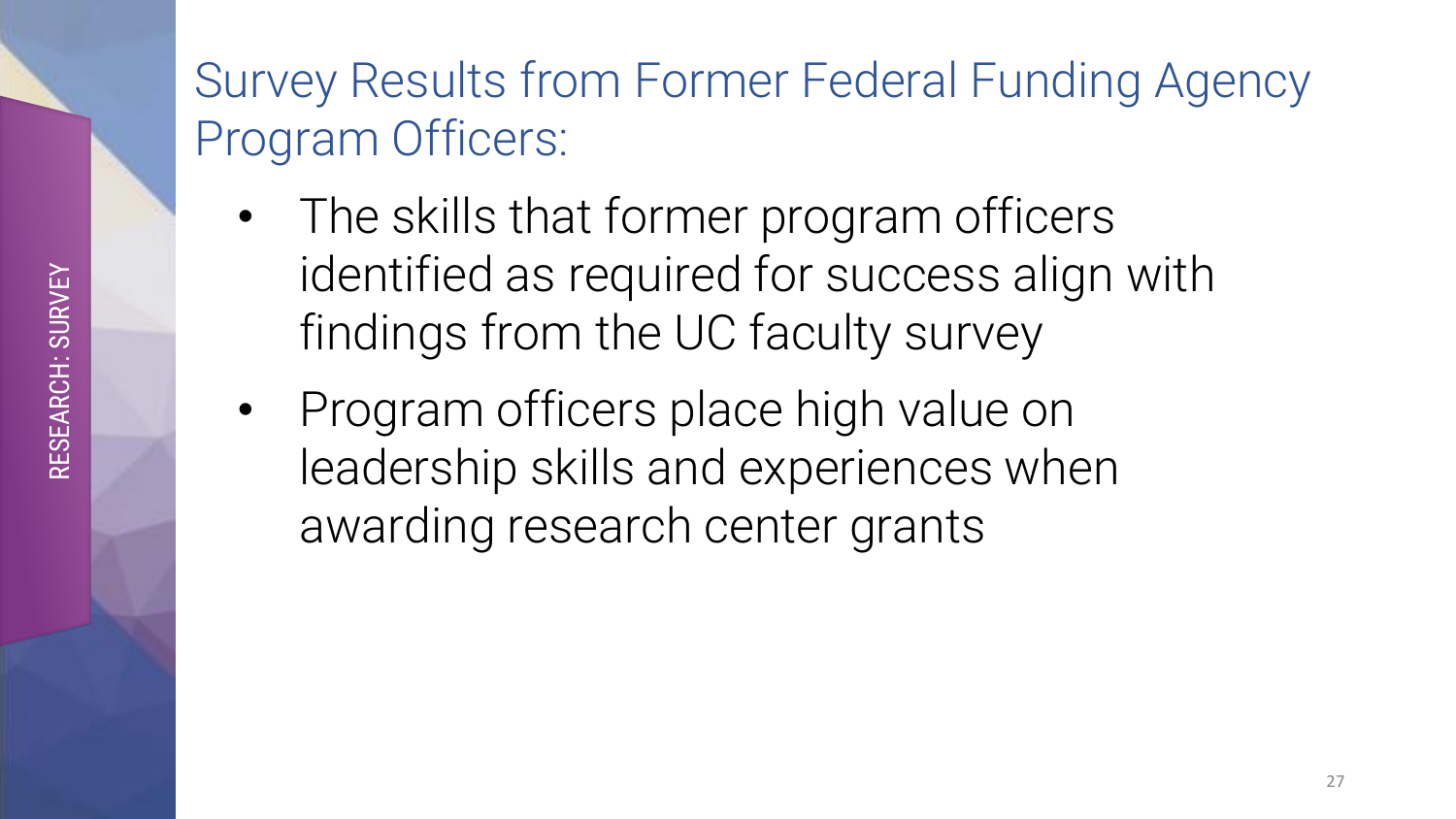#### Findings:

- 1. Faculty serve in multiple leadership roles, often concurrently, throughout their careers.
- 2. Faculty view leadership as a complex combination of people management, communication, vision, and subject matter knowledge.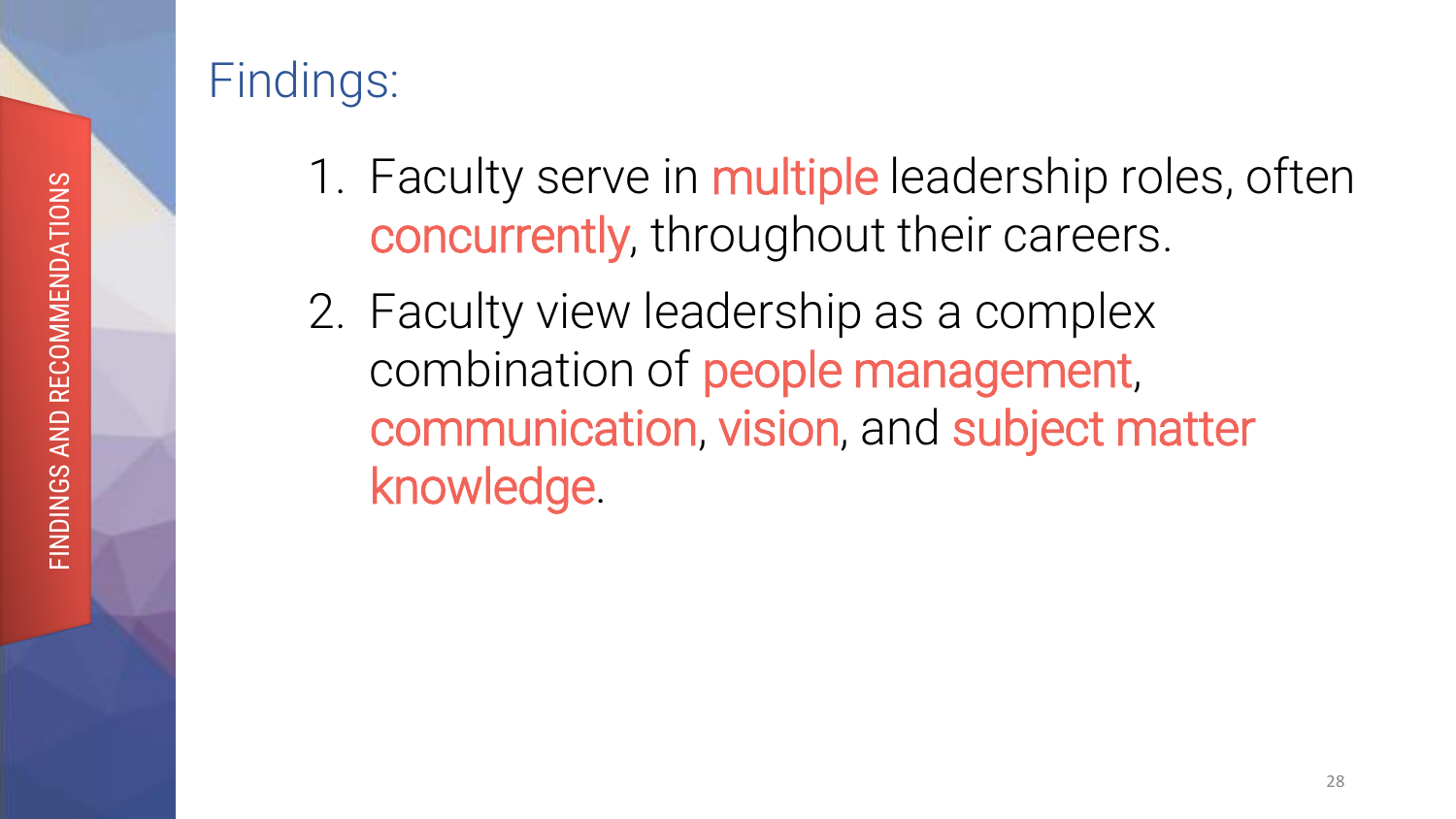### Findings (cont.):

- 3. Faculty desire to participate in training is much lower than the stated need for it.
- **24%** 4. Federal program officers deem leadership skills and experience as important when making award decisions for large center grants.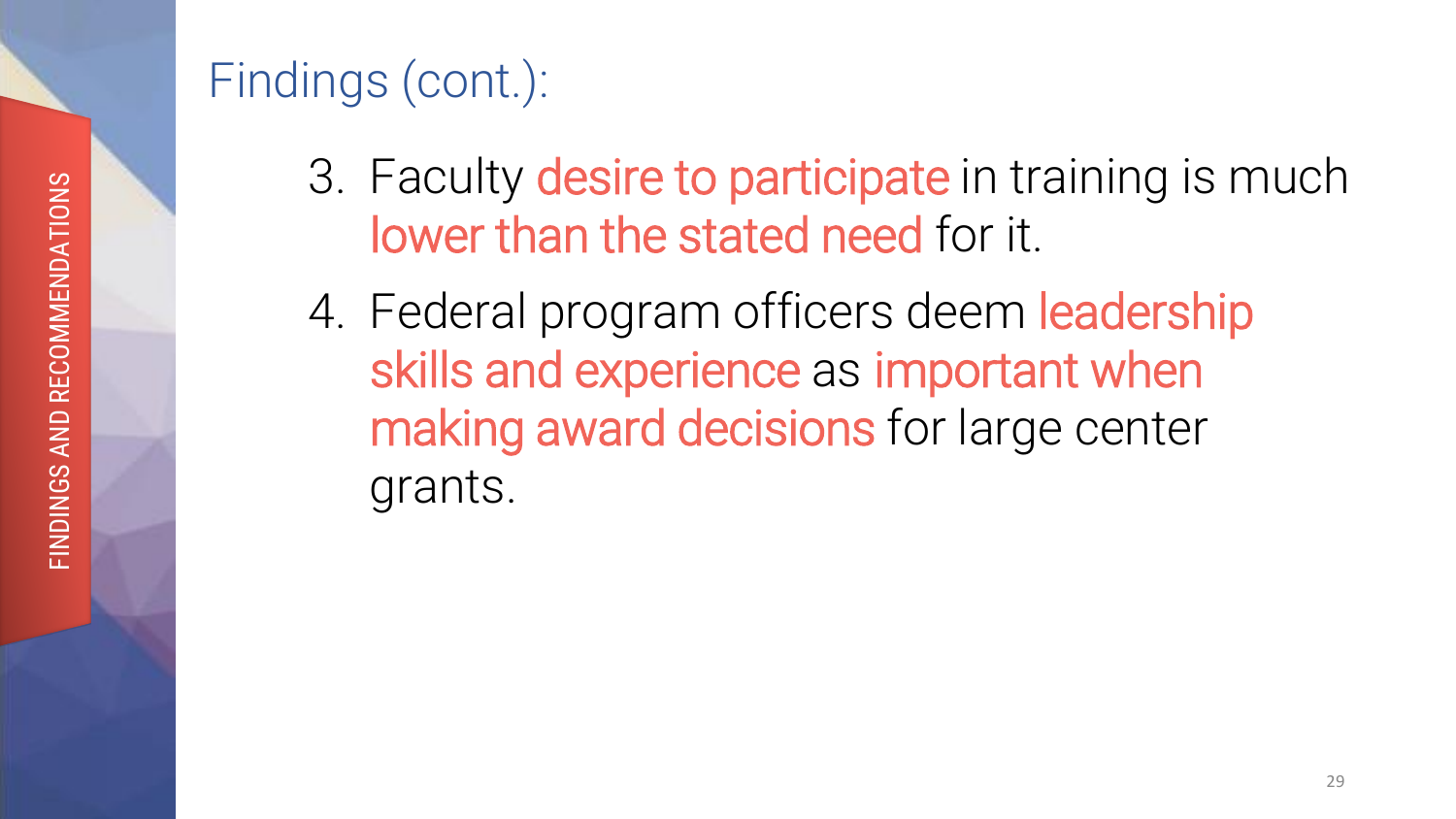### Findings (cont.):

- 5. Despite findings that leadership training exists, **24%** many faculty reported that little to no training is available.
- 6. Faculty state they would participate in training if the following incentives were offered:
	- Time via course release or compensation via stipends or research funding;
	- Relevance to current or future roles; and/or
	- **Opportunity** to learn something new.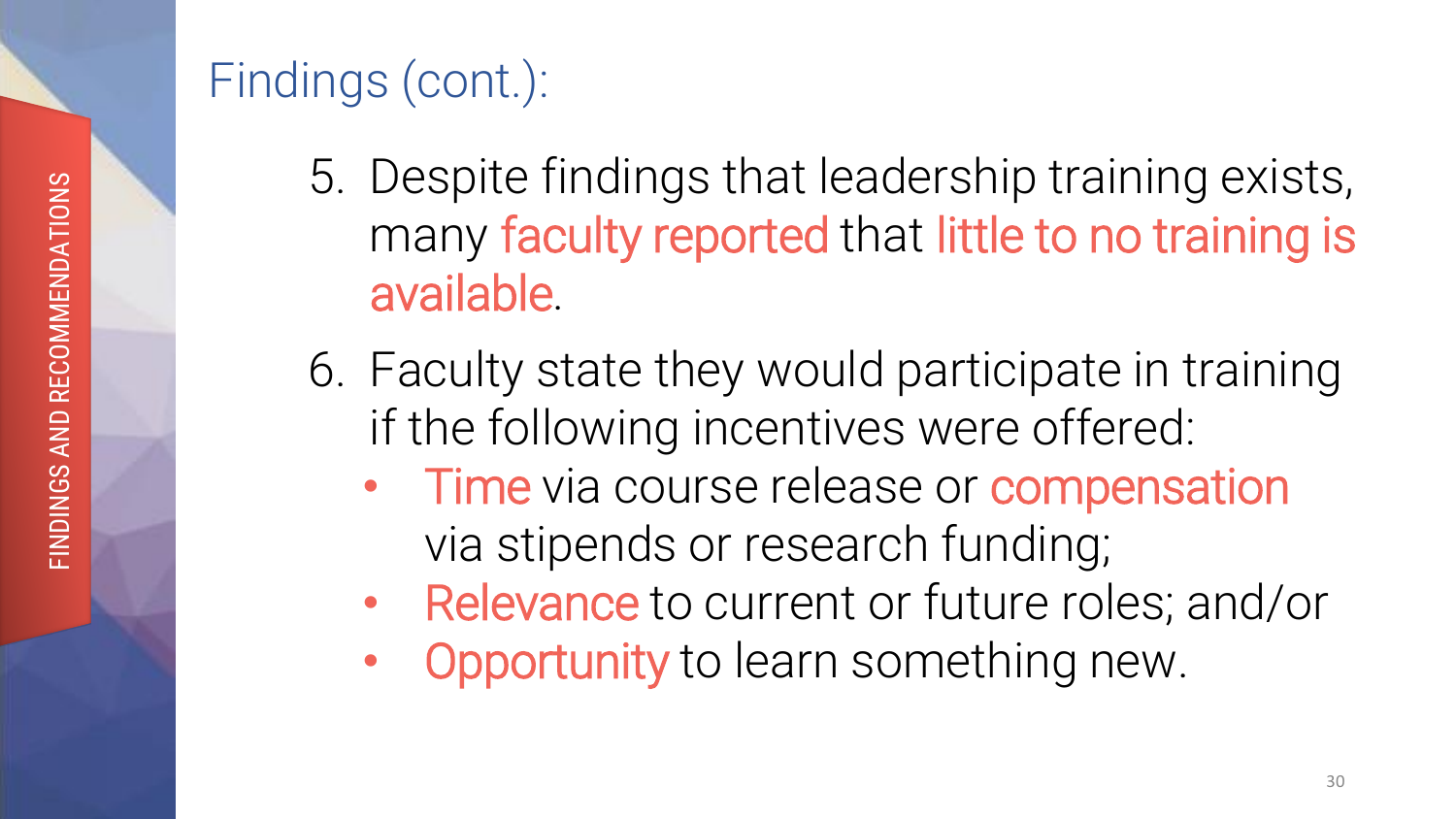#### Recommendations:

- 1. UC should ensure faculty understand the value activities, academic and professional service, of leadership skills for research and creative and administrative roles throughout their career.
- 2. UC should enhance awareness of existing leadership skill development programs.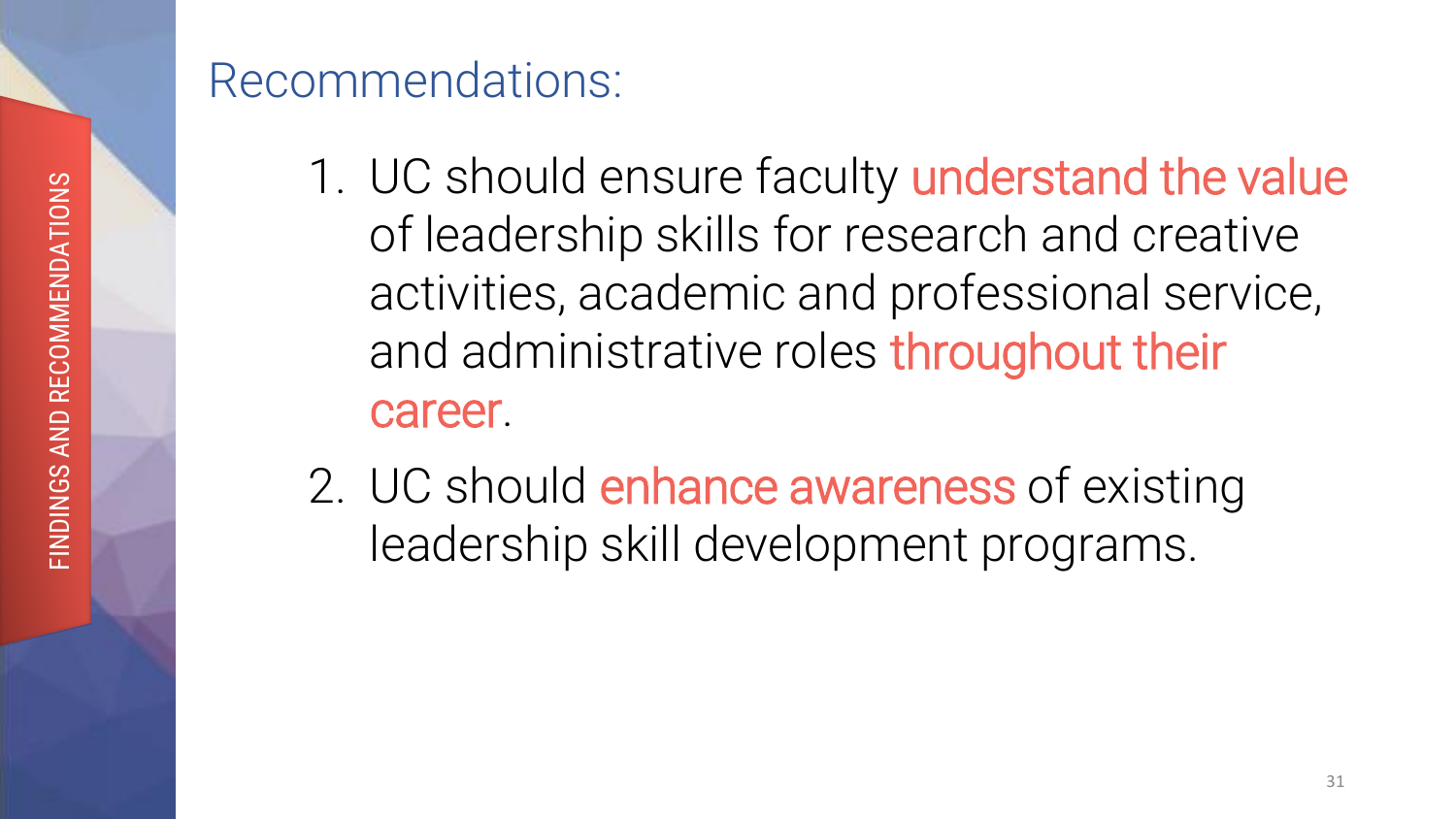- 3. UC should review successful skill development programs already in use, and develop a model that can be shared systemwide with participation requirements.
- 4. UC should make available the skills progression (appendix E) which outlines the reported skills necessary to be successful at each milestone in a faculty member's career.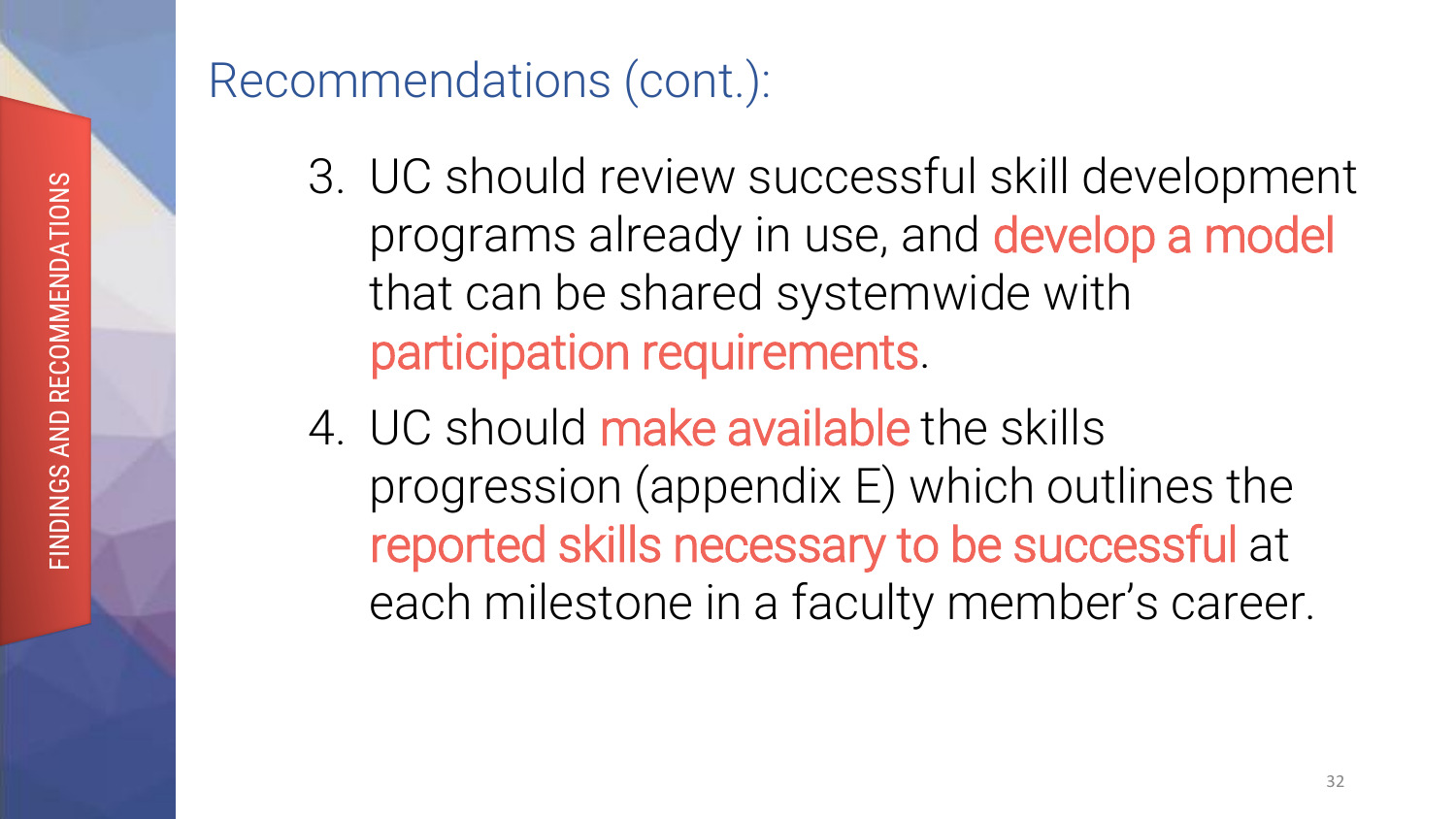- 5. UC administrators (e.g., Deans and Chairs) should individually identify faculty with leadership potential, recognize them personally for this potential, and specifically invite them to participate in faculty leadership development programs.
- 6. When encouraging faculty to participate in leadership development programs, UC should provide testimonials from past participants that highlight the usefulness of these trainings. 33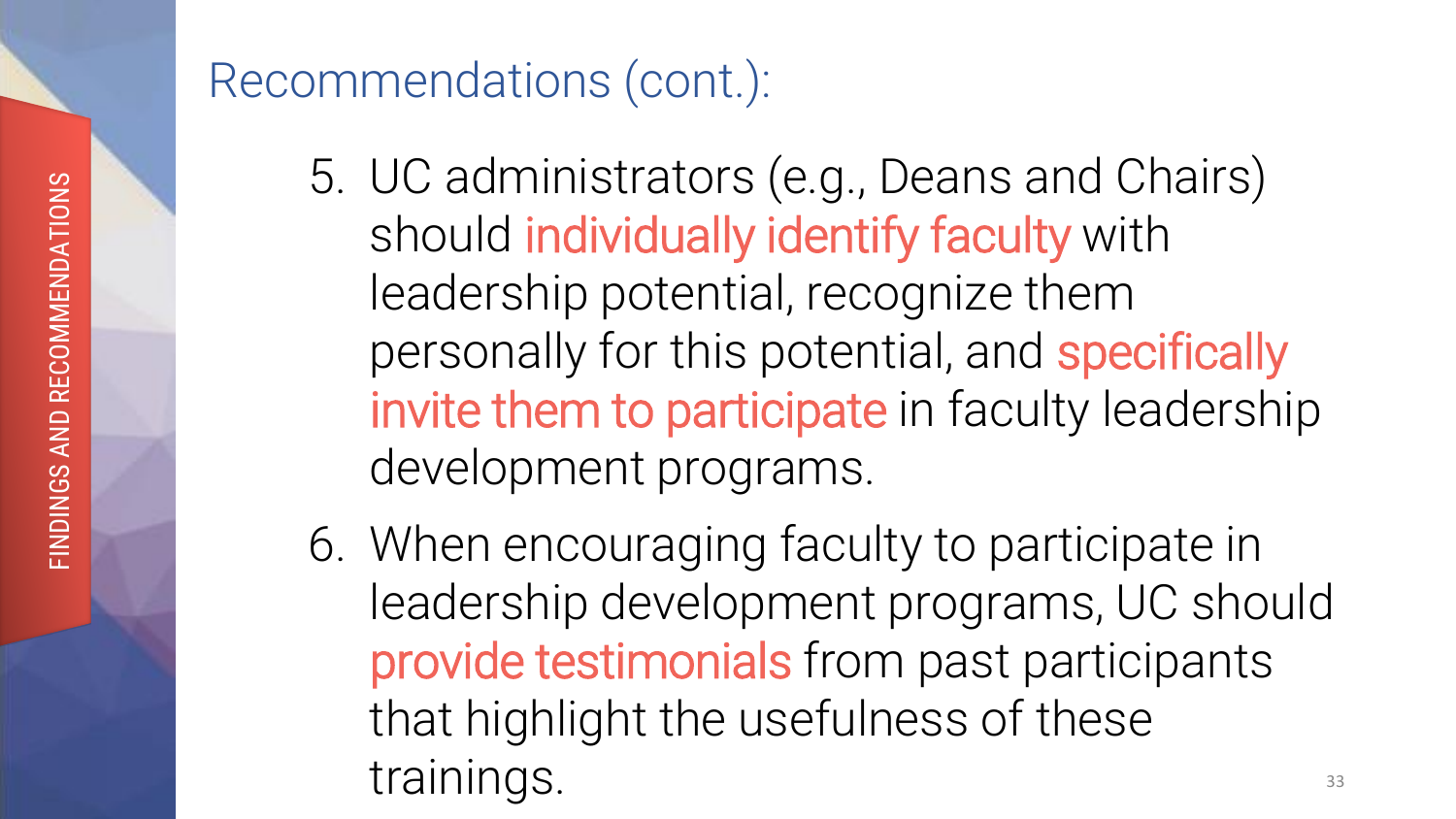- 7. Existing campus and systemwide leadership identified skills gaps and incorporate or training programs should review facultydevelop relevant modules to meet those identified needs.
- 8. Lynda.com and UC Learning Center (UCLC) courses that are already available should be promoted directly to UC faculty, perhaps by Academic Personnel on individual campuses.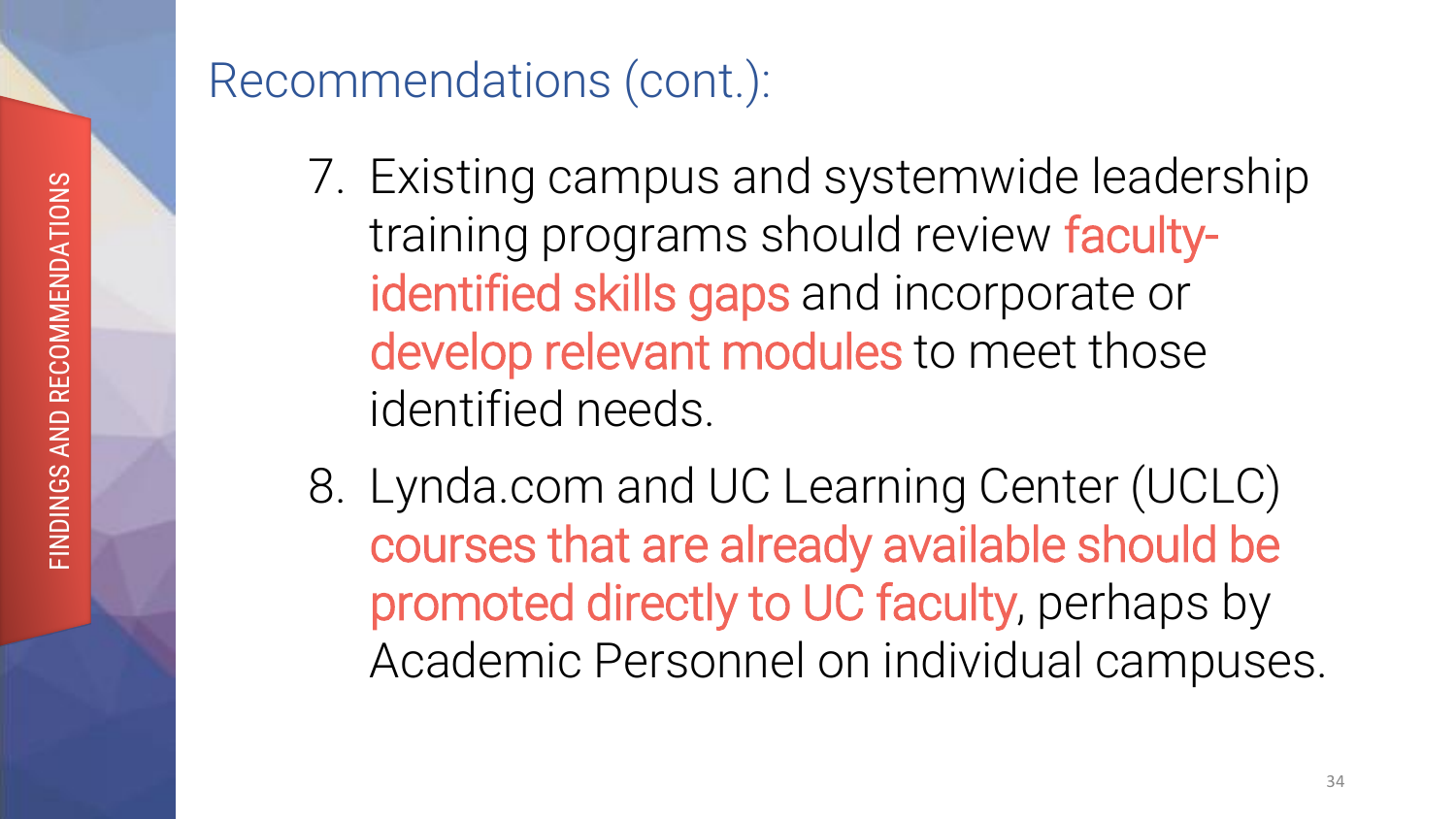9. UC locations should ensure faculty have time through providing course release or other to participate in these trainings whether financial incentives.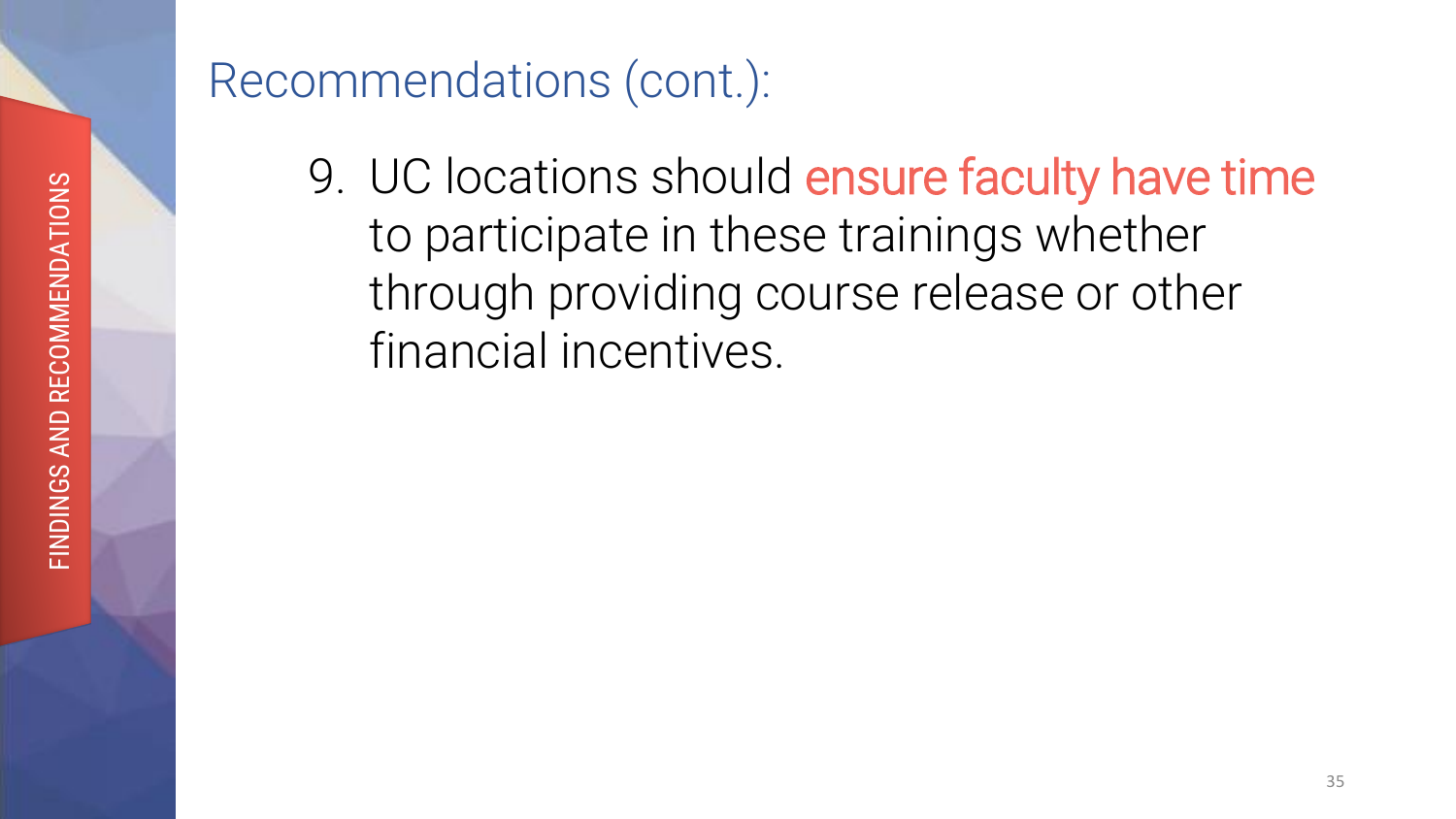## **BE INTENTIONAL**

## **BE EFFICIENT**

## **TAKE ACTION**